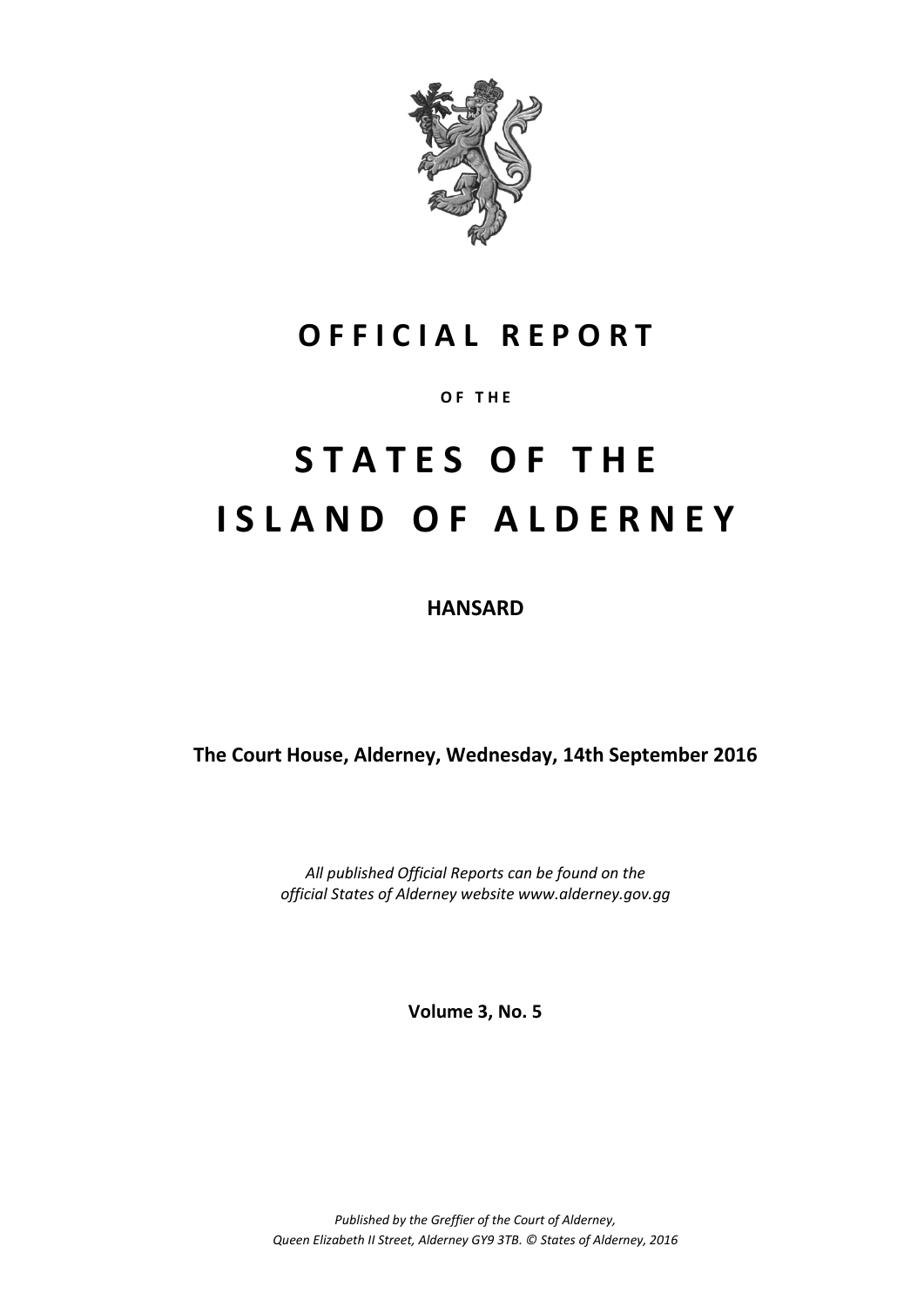# **Present:**

# **Mr Stuart Trought, President**

# **Members**

Mr Matthew Birmingham Mr Neil Harvey Mr Louis Jean Mr Robert McDowall Mr Graham McKinley Mrs Norma Paris Mr Steve Roberts Mr Francis Simonet Mr Ian Tugby

# **The Greffier of the Court**

Mr Jonathan Anderson

# **Business transacted**

| One minute's silence - Former President and Jurat, George William Baron OBE 129                                                                                         |  |
|-------------------------------------------------------------------------------------------------------------------------------------------------------------------------|--|
| Convenor's Report of the People's Meeting held on 7th September 2016  129                                                                                               |  |
|                                                                                                                                                                         |  |
| I. Chief Pleas - Pleas from Mr William Tate, Mr Nigel Dupont, Mr Mike Dean, and Mrs                                                                                     |  |
| II. The Interpretation and Standard Provisions (Bailiwick of Guernsey) Law, 2016 - Item                                                                                 |  |
| III. Report on the Tidal Energy and FAB Link Projects - Information Report debated  140                                                                                 |  |
| IV. Questions and Reports - Royal Connaught Residential Home Ltd Financial Statements<br>2015 - Alderney Commission for Renewable Energy Financial Statements 2015  157 |  |
|                                                                                                                                                                         |  |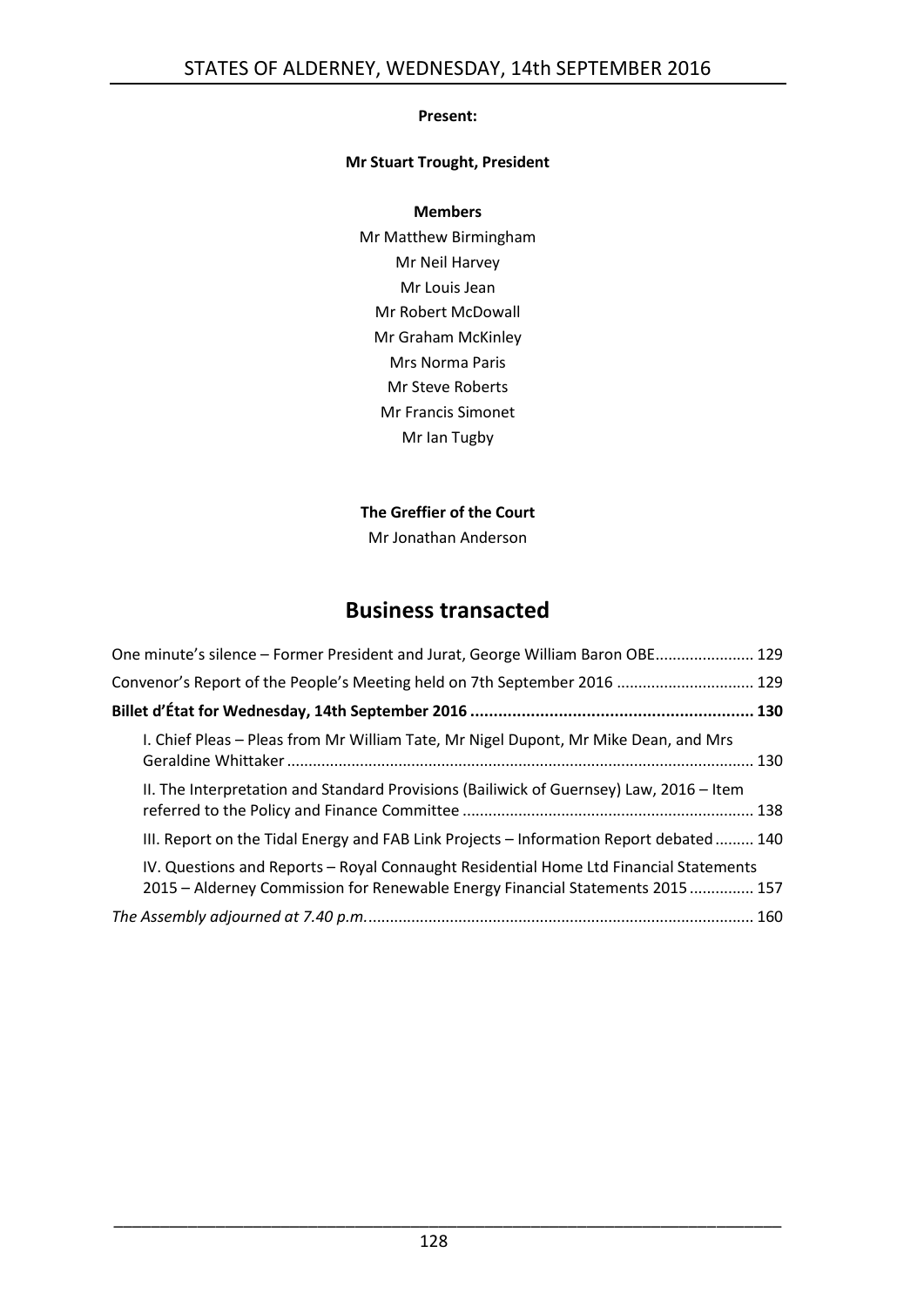# States of Alderney

# *The States met at 5.25 p.m. in the presence of Colonel Colin Mason, a representative of His Excellency The Lieutenant-Governor and Commander-in-Chief of the Bailiwick of Guernsey*

[THE PRESIDENT *in the Chair*]

# **PRAYERS**

*The Greffier*

# **ROLL CALL**

*The Greffier*

# **One minute's silence – Former President and Jurat, George William Baron OBE**

<span id="page-2-0"></span>**The President:** Before we proceed any further, I would ask you all to rise and join me in a 5 minute's silence in remembrance of our past President, George Baron.

*Members stood in silence.*

**The President:** Thank you.

# **Convenor's Report of the People's Meeting held on 7th September 2016**

<span id="page-2-1"></span>**The President:** If we can move to Item I please, Monsieur Greffier.

**The Greffier:** Thank you sir. Would you like to start with the Convenor's Report before we 10 commence with Item I?

**The President:** I would.

**The Greffier:** Thank you, sir.

15

**The President:** Mr Harvey, would you care to give the Convenor's Report on the People's Meeting.

**Mr Harvey:** Thank you, Mr President, ladies and gentlemen.

20 I convened a meeting on 7th September at 1900 hours, assisted by the Chief Executive; Capt. R. Barton, Commissioner of ACRE; Mr C. Jenner of FAB Link; Mr Declan Gaudion of ARE and FAB Link. Present there were yourself, Mr President; ten States' Members including myself; the minute secretary; 300-plus members of the public and four members of the press.

25 **The President:** Thank you very much.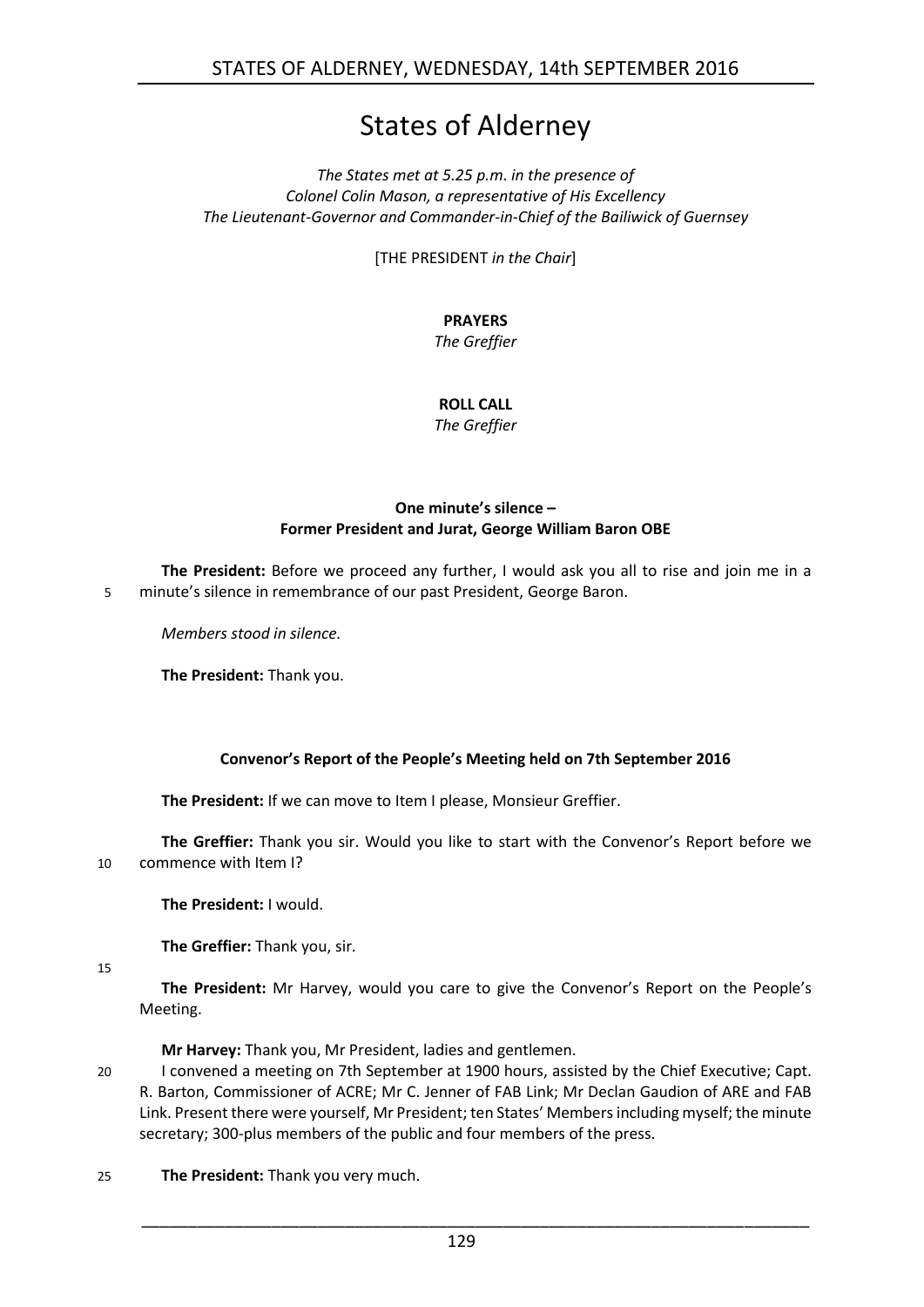# <span id="page-3-0"></span>Billet d'État for Wednesday, 14th September 2016

# **I. Chief Pleas – Pleas from Mr William Tate, Mr Nigel Dupont, Mr Mike Dean, and Mrs Geraldine Whittaker**

<span id="page-3-1"></span>*Item I.*

*Persons whose names are included on the Register of Voters and who have given due notice will address the States on matters of public interest.*

**The President:** Before we move on, were there any comments at the People's Meeting on Item I?

**Mr Harvey:** There were no comments on this Item sir, but as requested by the Committee I 30 reminded people of their right to make Chief Pleas and the timescales for doing so.

**The President:** Thank you very much, Mr Harvey. Monsieur Greffier, if you proceed with Item I please.

35 **The Greffier**: I am grateful, sir.

Item I this evening is Chief Pleas. I confirm four people have complied with the statutory requirements and seek to address the States on matters of public interest. Sir, before I invite those individuals to address the States, I consider that it may be prudent to provide a final note of guidance and caution.

40 To those making representations, please limit your address to the matters as set out in the correspondence addressed to me. It would also assist my running of this meeting if you could limit your address to approximately five minutes. Finally and as a word of caution, the Government of Alderney Law expressly states that the provisions regarding Chief Pleas do not confer:

… any other right, privilege or immunity.

In simple terms, should a person be aggrieved by what you are about to say, then they may have 45 recourse to legal action.

If you are ready to proceed, sir, I will invite the first person to address the States.

**The President**: Please do.

50 **The Greffier:** Mr William Tate.

**Mr William Tate:** And where would I stand sir?

**The Greffier:** Kindly step forward – just so the microphone can hear you, I would be grateful.

55

**Mr William Tate:** Mr President, madam, gentlemen, I am very conscious of the eyes that are looking down on me from my right: two gentlemen for whom I had huge respect and who have been great servants to this Island.

The topic I propose to address this evening I have headed, 'Democracy – is the States fulfilling 60 the brief?' Democracy is defined as: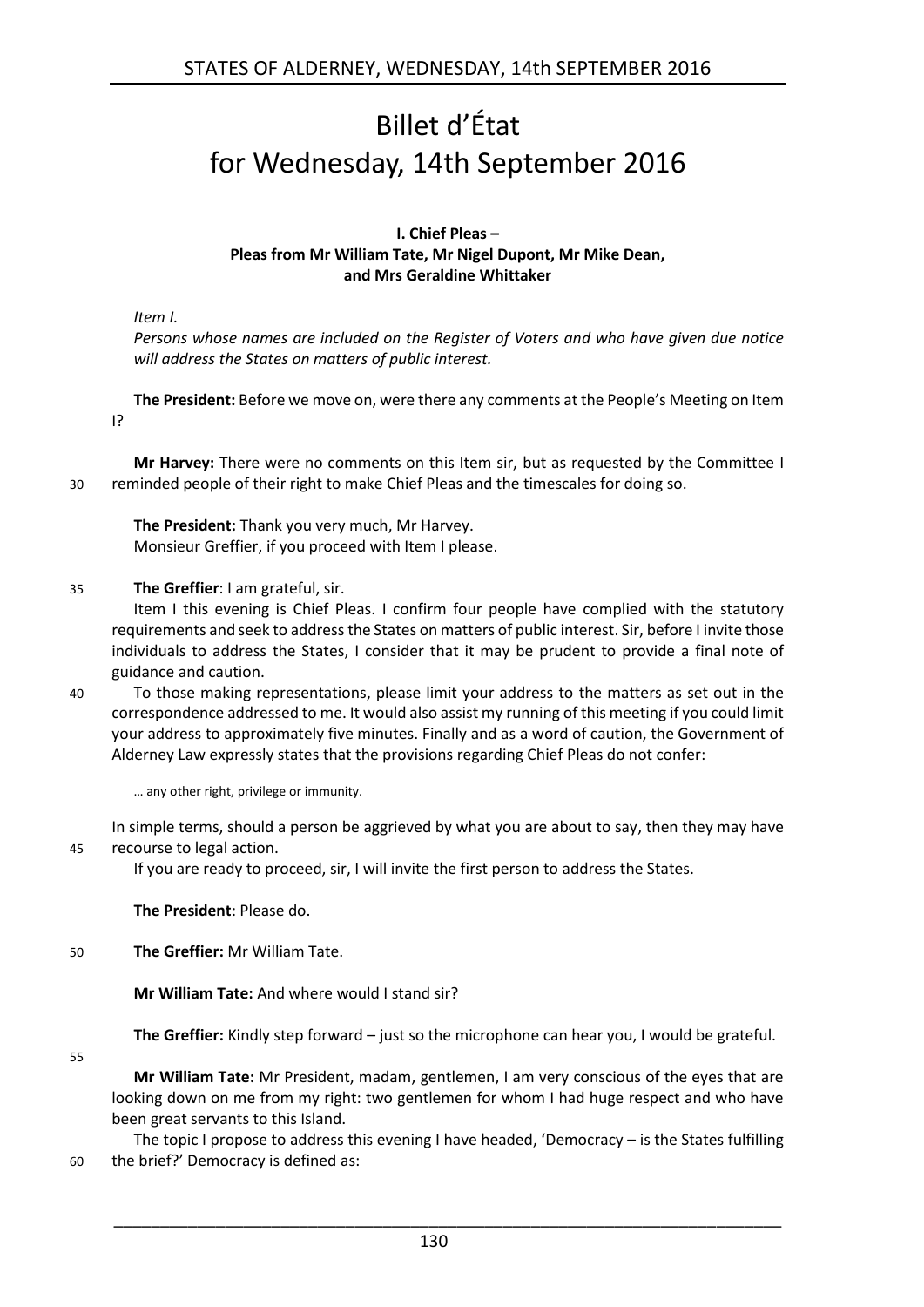Government by the people; that form of government in which the sovereign power resides in the people and is exercised either directly by them or by their offices elected by them.

We do not have a two-party system of government and, therefore, we have no opposition party to hold the feet of our Government to the fire. We have 10 independent, part-time politicians who, when in agreement, are left unchallenged. Our opposition party is the general public who are entitled and expected to hold our States' Members to account. In the absence of

65 full disclosure and a platform to debate, the principles of good governance cannot, I submit, be adhered to. So my request to the States is to ask this: to consider whether the principles of democracy and open government are being upheld given the nature of the relationships between themselves, ARE Ltd, ACRE and FAB Link Ltd.

Forgive me if I depart slightly from the text of what I was going to say then, but this afternoon 70 I read the Governance Report which was published online earlier this week and, in reading that, I found perhaps some assistance in answering my questions. For the avoidance of doubt, the question that I put there was in advance of that document being published and was in advance of the very helpful presentation that the President gave to us on Monday evening.

I know that time is limited, so forgive me if I simply read to you one or two small extracts from 75 that Report which I suggest will assist my case and also assist you in considering whether or not you feel my question is well met.

At point 3.2, page 15 of that Governance Report prepared by Mr Andrew McDonald of the University College London, an experienced professional in these matters, and he says this:

And so we have an electoral system which discourages debate on the big questions facing Alderney and incentivizes division amongst candidates. And we have a political executive which is an aggregate of a shifting sequence of alliances, and does not have a universally recognised leader. Add to that a cycle of elections every two years and it would be hard to claim that the political system generates stable government. [At this] … time when the challenges facing the island are as great as they have been at any time since the war.

And he goes on to say:

Alderney needs strong political leadership, grounded in a popular mandate and supported by an effective Civil Service.

80 He concludes by saying this:

Alderney has already deferred change too long, increasing the risk that the weaknesses in its political and administrative systems will manifest themselves as failures in public services or in policy initiatives.

He then goes on to cite cases where a failure of good governance has led to catastrophic results.

On Monday evening we were addressed by Sir Ian Magee at the invitation of the President, and he is an expert in good governance having had a very distinguished career in the Civil Service. 85 It was prescient because he told us what happens when good governance breaks down; what are

the consequences. I am simply going to quote from him two things. And he said this:

Ignore proper governance matters at your peril.

And also this:

The consequence of poor governance is disaster.

He gave us a number of examples ranging from the British Home Stores' debacle, to Kids and Co, the failed charity, and a whole catalogue of instances where people have looked back on what 90 happened and said, 'No, this was not good governance; the people have not been served well; the people have been let down.'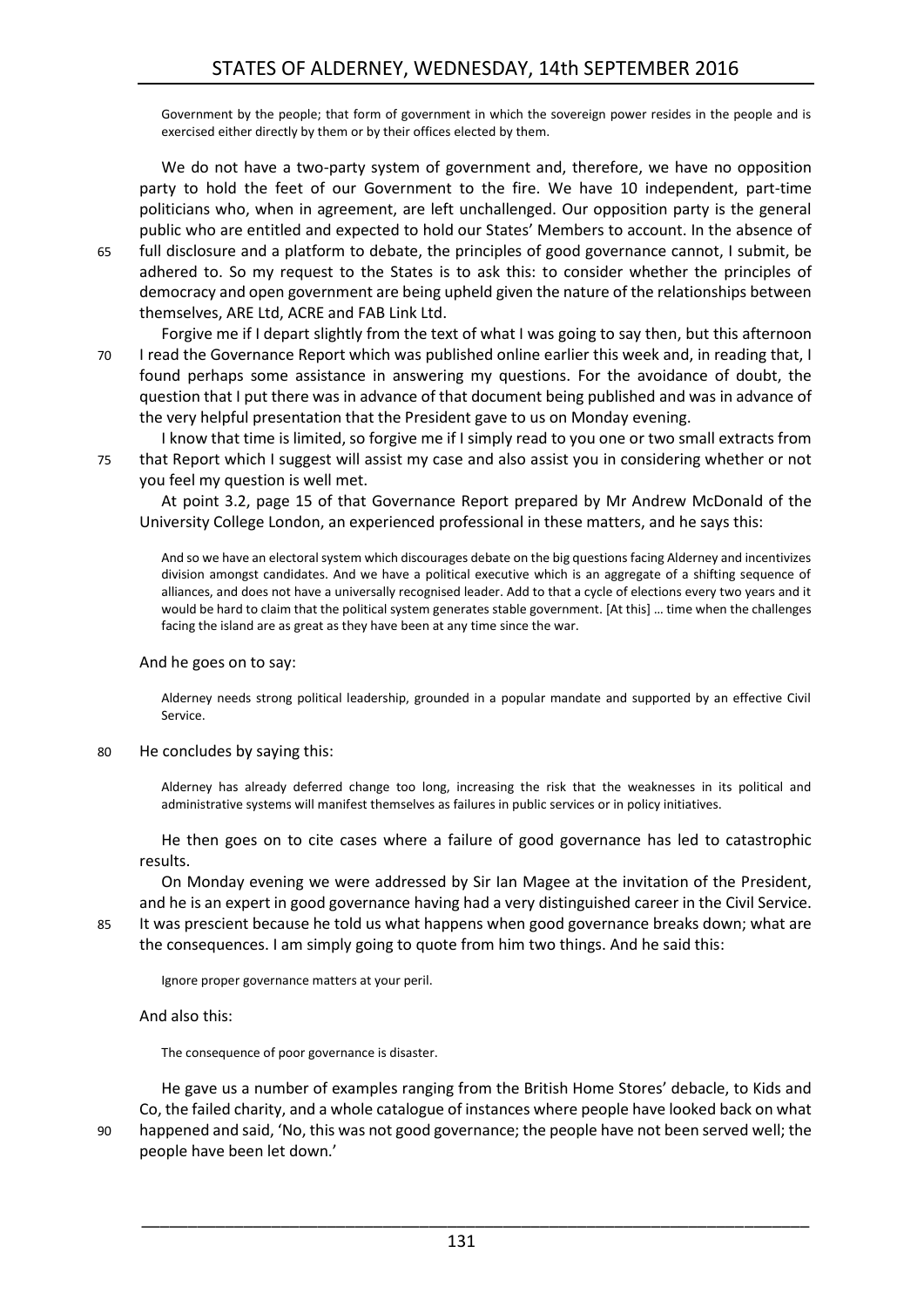May I turn then to why I have asked this question. You are being asked presently to have an active involvement in a commercial scheme, the costs of which according to Mr Dixon, the Project Director of FAB Link Ltd, are in the region of €750 million to €1,000 million. How many of us can 95 even begin to understand figures of that scale? And that, Mr President, is my concern, because if

you put together the Report of Mr McDonald and its conclusions and add to that the dire warnings of Sir Ian Magee, and a project in excess of €1,000 million, the question really I put is this: how can we possibly deal with that? How can a Government which has been found to be failing be given responsibility for involvement in a project of this scale. I simply ask you to consider this as 100 being a very clear example of the failure of good governance.

Look what this has done to this Island. People have been complaining that we do not have any information about FAB Link. People have been saying, 'Nobody has asked us what we think.' People have been saying, 'the States have already made their minds up.' These are all the sorts of issues which were identified by Mr McDonald as symptoms of the failure.

105 If we are going to deal with the FAB Link project now, we are dealing with it with broken tools, and the decisions that are made in the course of the next two years are decisions which are going to affect this community forever. Do any of us want to live in a community where friends are falling out with friends, where people cannot go into shops, where States' Members are being abused – and their families? No; that is not why we live here. We live here because we are a 110 tightly-knit community and we live here because we support each other, we support the vulnerable and we deal with the economic challenges of the future together. If we are not together then we lose the very fabric that holds this society together.

It was said by Mr Harvey – and I conclude, Mr President, with this – that, 'if we do not embrace the FAB Link and the future tidal energy projects, future generations will ask the question, "Why 115 on earth did you miss that opportunity?"' It is a very fair point, but future generations may also

say, 'What have you done? What have you spoiled?' By then it is too late. So the question I put in conclusion, lady and gentlemen, is please reflect; please take this opportunity to call a halt. Let's put into effect the very sensible suggestions by Mr McDonald. Let's mend what is wrong; let's have a firm, strong Government, inclusive of the people, and then let's 120 deal with projects confidently, in the right way, so that we can all – whatever our views are – in

the end feel that justice has been done and we have seen it to be done. Thank you, Mr President.

**The President**: Thank you, Mr Tate.

125 Monsieur Greffier, could we move to the next Plea please.

**The Greffier:** Thank you, sir. The next person to address the States is Mr Dupont.

130 **Mr Nigel Dupont:** Mr President and all the States' Members, I would request that the States fully consider the following matters and provide written answers as appropriate regarding FAB and ARE.

The FAB project is, without doubt, the most significant development to be proposed on the Island in the post-war period. Its impact on the lives of the people of Alderney cannot be 135 overstated. Profound ramifications of the scheme, I would argue, demand a far greater degree of consideration. Consultation has been inadequate and I urge the Members to seriously consider the following response I received from Mark Wordsworth of ACRE who I think puts it very clearly.

I totally agree that these projects are so strategically important with wide ranging issues and potential outcomes that they must be looked at in their entirety and not on individual project-by-project basis. One cannot evaluate the tidal project without understanding the FAB Link project and conversely one cannot evaluate FAB Link without considering whether tidal would ever happen or not, and if it does then what will that mean for the island? Likewise, cabling runs and converter stations and any other onshore works need to be in sync with the Land Use Plans existing in the future and all of that should sit within an overall economic development plan which ties it all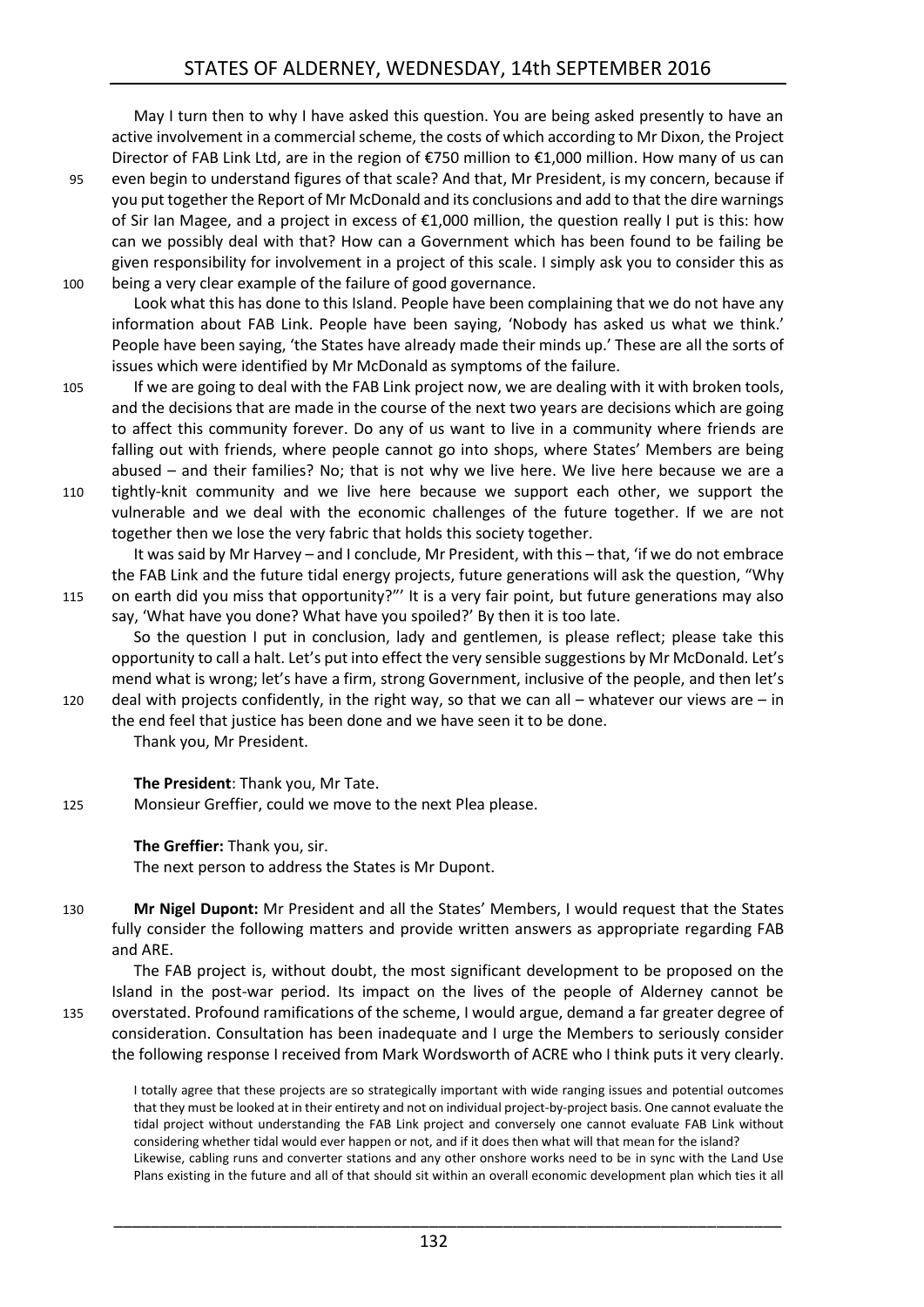together, evaluates the outcomes, has a rationale and justification for doing it within the bounds of reason, has broad support from all the stakeholders.

#### Mr Wordsworth also observes:

There is no guarantee that a tidal project will follow the FAB Link project. If tidal power did follow, there would be very few, if any, benefits to the Island. I feel the people of Alderney should be asking for a judge-led inquiry to investigate all the facts surrounding the way in which this matter has been dealt with by the States. There is undoubtedly potential for conflicts of interest between the companies and people involved due to the very close friendships and relationships that exist. Full disclosure and transparency regarding ownership and private and public liability must be made available in a timely fashion.

I understand from the ACRE 2015 accounts – which have only just been published – that ARE 140 have not paid their full licence fee for 2015. I have very real concerns as to why ACRE was prepared to convert the outstanding fees into a loan note – concerns which were shared by their auditors. Conflicting explanations were given at the People's Meeting. The accounts state that the decision to convert the unpaid licence fees into loan notes was subject to approval of the arrangement being received from the States of Alderney. The Chief Executive, however, clearly stated that ACRE 145 was able to make this decision autonomously. It appears that neither ACRE nor the States of

Alderney want to be seen to be responsible for this decision.

It is a further concern that in July 2016, ACRE had reservations about continuing to accept loan notes and sought guidance of the States, which resulted in further loan notes being accepted for the period 1st January to 30th June 2016. I think it wholly inappropriate that the legally binding 150 Option Agreement between FAB and States of Alderney was signed prior to *any* consultation by the States of Alderney and FAB Link with the public. Please explain why this was.

I am concerned that from the outset all information made available to the States of Alderney has been provided by ARE representatives who clearly have a commercial interest in this project, to the extent that I understand newly elected Members are given a crash course by Mr Declan

155 Gaudion.

It is a widely held view that without FAB there can be no ARE tidal power in the future. I believe this to be totally untrue. As I see it, if and when tidal power comes on-stream and is commercially viable, cables can run from our seabed to France without the need for a converter station on the Island. The Island would still earn royalties from our seabed. FAB Link will not bring electricity to 160 Alderney at all and it will be impossible to tap into the power supply from FAB Link without a converter station being built on the Island. I have been told that it would be far too costly to do

this given the small number of people here.

I keep hearing that it is possible to bring fibre optic to Alderney via FAB Link and maybe this does present a benefit. However, I understand the States of Alderney is looking into microwave 165 technology for broadband with a relatively small investment, so perhaps fibre optic is not as important as some people believe. Further information of this is required.

We are told that the FAB Link will bring huge savings to millions of homes and offer a £1.8 billion reduction in electricity bills to homes in the UK. Also, the FAB deal will save ARE £40 million and yet the Island stands to receive only a derisory £70,000 per year ground rent for 170 the cable. Do you Members feel that this amount represents adequate compensation for access to the energy resource of the Island and ensuing upheaval? I cannot think of any benefit for the Island which might be large enough to offset the impact of such a project. Huge benefits will

accrue to everyone else involved but few to the Island. I suspect that the main beneficiaries of this scheme will be ARE, the UK and France, with huge EU renewable subsidiaries being awarded. Any 175 significant benefits from FAB should be published without delay.

The people of Alderney need to see the overall masterplan *before* any decisions are made to accept FAB Link on the Island. This must include everything that will follow FAB Link in connection with ARE tidal power and must include every single building that needs to be erected; every single trench that needs to be dug; exactly how long our beaches will be out of action; how long 180 structures such as connection pits will be in situ; what contingency plans, if any, may be in place

133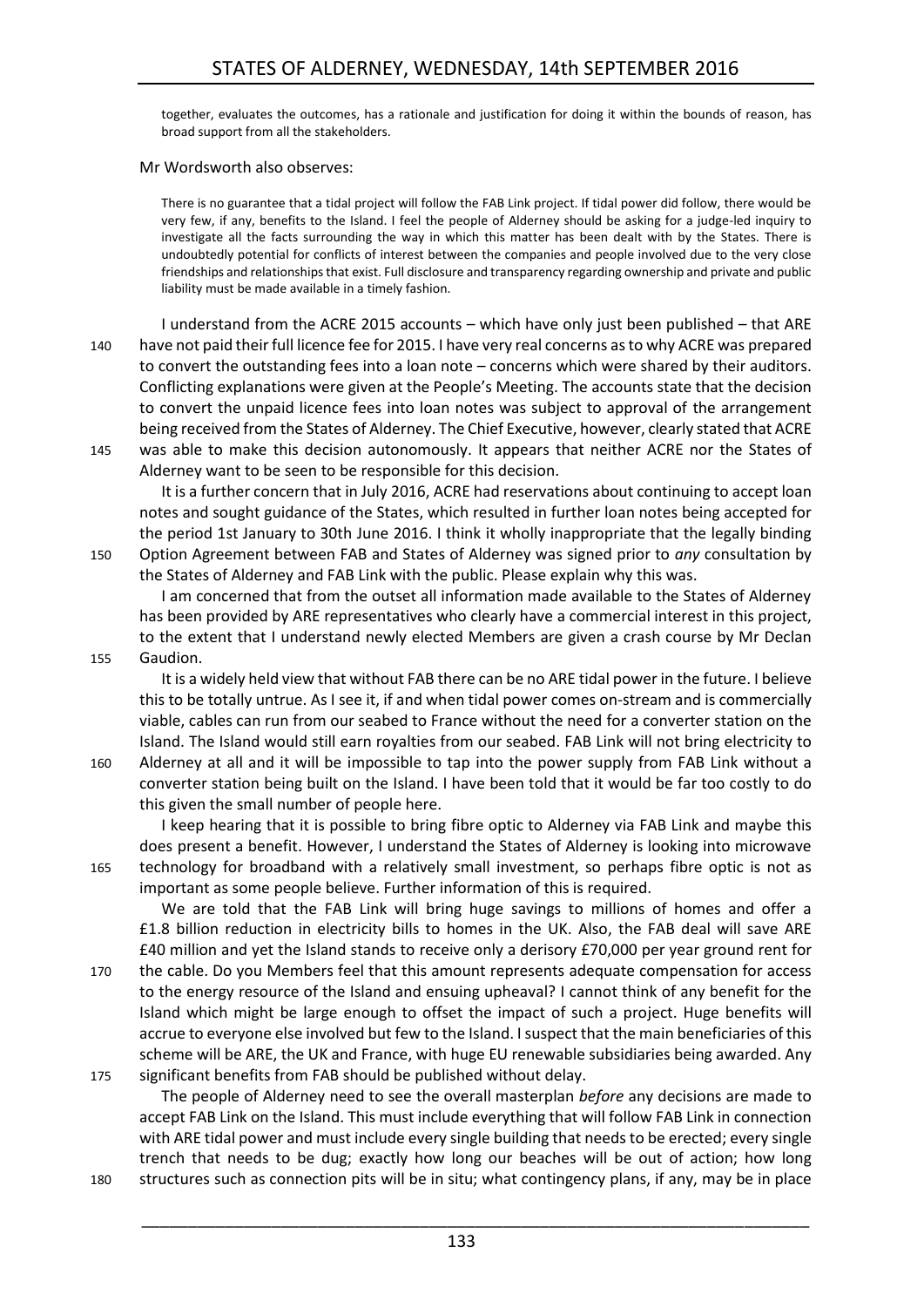to return any affected land back to its original state. What steps have the States taken to ensure financial security for the completion of the project?

I would ask the States to arrange a full and independent public meeting with all representatives from the States of Alderney, FAB Link, ARE and ACRE present. The People's Meeting held last week 185 was chaired by a States' Member who was quite simply justifying decisions already made by the States and was definitely not unbiased. This is not what the people need.

We know that wherever FAB Link goes the ARE converter station will also go, albeit at some stage in the future, so the impact of the converter station *must* therefore be considered at the same time as FAB. Changes to the Land Use Plan must be achieved *before* any planning 190 applications can be considered and must be deferred before the Land Use Plan Phase Two has been completed.

The Alderney Wildlife response to the public consultation published on 2nd September is also clear in this respect, as was Mark Wordsworth's of ACRE. I was told by Mark Wordsworth of ACRE that, in his opinion, the Renewable Energy Law should be amended to give ACRE powers to

195 regulate interconnectors. He communicated this view to the States of Alderney by letter in March 2016. The minutes of the March P&F meeting show that the States' Members voted unanimously to do this. As far as he and I are aware nothing has been done about this and yet the States still appear to want FAB to go ahead without any regulator in place. This is unacceptable. FAB should not be rushed through until a law has been changed allowing ACRE to regulate FAB and any other 200 interconnectors.

I was told by an ACRE Commissioner that ACRE's main concern is the scale of the future ARE project and its impact on the Island. Therefore, if that scale will be so damaging to the Island, then what on earth is the point in having a FAB Link enabling cable?

- Alderney Wildlife Trust has just published its response to the FAB public consultation and has 205 concluded that there are six areas of major concern: '1. Meeting UK Standards' – FAB has not done this. '2. Lack of clarity in project separation' – both tidal and FAB must be considered together. '3. The Alderney Planning Mechanism and FAB Link' – adequate mechanisms not in place. '4. Documentation discrepancies' and omissions – to be rectified *before* any planning submission. '5. Direct environmental impacts of the installation' – response is required. '6. Timing and handling
- 210 of the public consultation' the timescale and timing of the consultations were unreasonable. Surely these deficiencies need to be addressed *before* the project is taken any further.

For the forthcoming General and Presidential Elections, I believe that all candidates should clearly state whether they are in favour of FAB Link and why. I would request that formal hustings are arranged when all candidates will be expected to attend and subject themselves to questions 215 about what their opinions are in respect of relevant issues.

This is far too big a decision for 10 States' Members to be making. Democratic process demands that the people be given the opportunity to vote on such a momentous issue. Call it a referendum or call it something else, I would like to know if our States' Members would be prepared to offer this to the people.

220 Could the States advise me now what would be a reasonable timeframe for response to my questions? Scotland had their chance; Britain had their chance, and now surely it is Alderney's turn – just give us the chance.

On a personal note, this whole affair smells worse than my bait box! Thank you Mr President.

225

**The President:** Thank you Mr Dupont.

Could we move to the next Plea, please.

**The Greffier:** Thank you sir. Mr Mike Dean.

230

**Mr Mike Dean:** Mr President, States' Members, you will not be surprised to learn I am going to talk about the FAB Link project.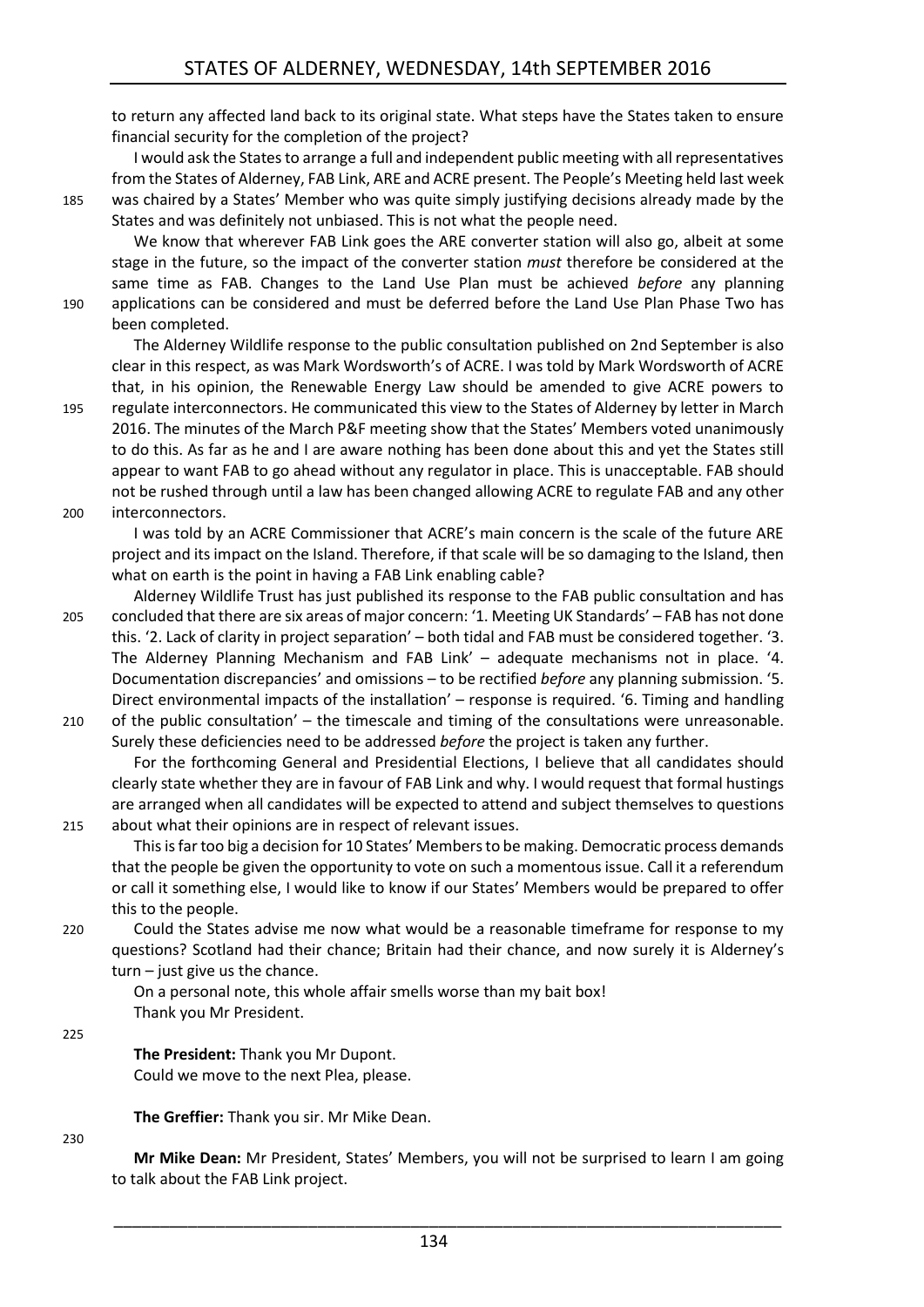You are no doubt aware of the growing concerns in the Island regarding FAB Link, ACRE, Race Tidal and the officials of the States of Alderney. There is a clear lack of information and a

- 235 substantial link between the FAB Link interconnector and ARE tidal developments. From what is considered to be an inadequate consultation process given by FAB Link to date – most of the illustrations were of Budleigh Salterton in Exeter – it is clear that an application for only FAB Link interconnector is planned. However, ARE has already informed us, based on the availability of the interconnector, they plan to submit an application for a tidal array of
- 240 300 MW together with a multi-directional converter station, which is reported to be Phase One of an extensive three-phase infrastructure development required for the power to the link into the interconnectors which may have significant impact and change our Island forever.

I quote from Ofgem – this is specific to the licence of FAB Link and there is a piece there specific about Alderney. It says:

Multi-terminal HVDC interconnectors are rare and designing multi-terminal links capable of power reversal is complex. Once the tidal generation is connected, the system will be the largest multi-terminal link in the world.

245 And this is one of three!

With that in mind, is it not time we all saw the masterplan for Alderney including all the details of converters, tidal turbines, security implications, its infrastructure and the connections for tidal power, together with a full, independent, Island-wide risk assessment?

- The potential FAB Link planning application is not something that can be considered in isolation 250 as this is an enabler for ARE's future route to market to deliver tidal energy to France and the UK through ARE and Race Tidal. It should also include planning for the turbines and converters at the same time. This project is significantly larger than anything contemplated by the provisions of the Alderney BDCC laws and guidelines.
- It was quite evident in the People's Meeting last week that this is a huge project with enormous 255 implications for all the residents of the Island and also people paying occupiers' rates here. The dictionary definition of a project is as follows:

Something that is contemplated, devised, planned; a plan or a scheme.

My plea is this: when an application is made it should cover both the interconnectors, the inverter station, the converter station, the tidal power cables and all the related infrastructure and that the BDCC prepare revised processes to evaluate large infrastructure projects following a 260 public consultation.

I believe this project is way too big for the BDCC planning committee and it should go to the full States with public consultation. I think there should be an independent judicial review into this controversial project due to the ambiguous nature of some of the answers at the People's Meeting and the lack of agreement amongst the officials and residents in attendance of that Meeting.

265 It is clearly now evident we require an Ordinance to allow a public referendum. I believe Guernsey is having a referendum next year on Island-wide voting. I have 400 signatures with me from people on this Island requiring that.

Thank you for allowing me to express my view. Thank you.

270

**The President:** Thank you, Mr Dean.

Monsieur Greffier, could we move to the last Plea please.

**The Greffier:** Yes sir. Mrs Whittaker.

275

**Mrs Geraldine Whittaker:** Mr President, States' Members, my questions really deal with two very narrow aspects: the aspect of the relationship between ACRE and ARE and matters arising from analysing the accounts of ACRE.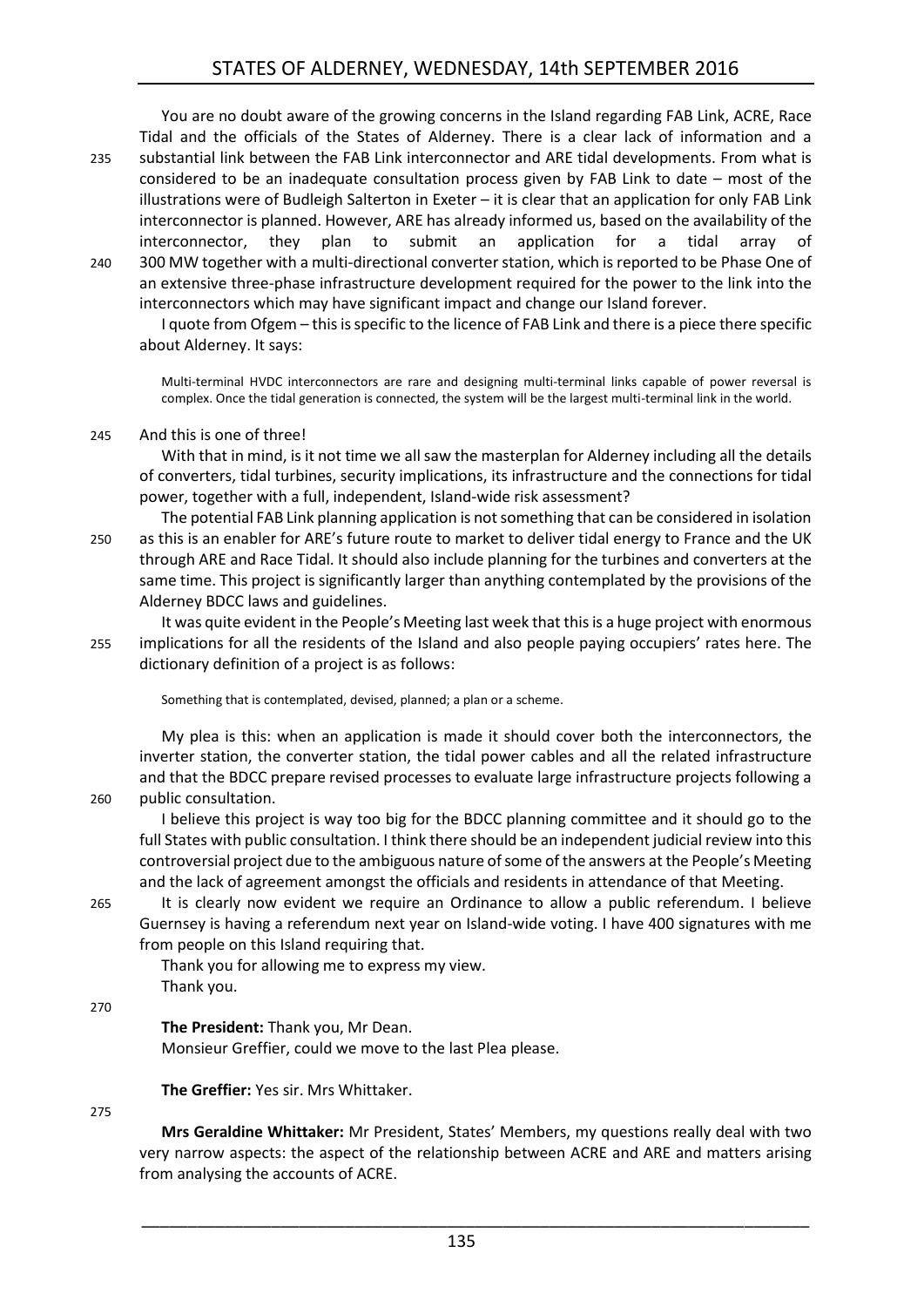My first question addresses the matter of the actual value of the loan note accepted by ACRE 280 from ARE, seemingly on the authority of the States of Alderney.

My second question is, is it right for ACRE to extend a loan to any company it regulates given that this pulls far short of any acceptable code of practice, placing ACRE as it does in a conflict of interest situation? One must question seriously the propriety of a regulator having any financial interest at all in any company it regulates, let alone an interest which cannot be properly 285 quantified.

First I will deal with the actual value of the loan note. The loan note arose from ARE's inability to pay block fees due to ACRE of £340,000 in the year ended 31st December 2015. In addition, the Report and Accounts signed off by the auditors, KPMG, lists as a post-balance sheet debt item the fact that block fees due and payable had not been paid and that the Commissioners agreed to roll 290 up block fees due for the six months ended 30th June 2016 on a loan note – and here I quote:

… subject to formal approval being received by the SOA.

This means in all probability that block fees due in December 2016 will similarly be unpaid and they too will be rolled up into a loan so that by December 2016 the nominal value – and I have to say the *nominal* value – of the loan note would be £690,000.

Quite apart from the propriety of a regulator accepting *any* stake at all in an entity it regulates, 295 there must be serious doubts as to the value which ACRE has placed on the loan note in the 2015 accounts. KPMG, ACRE's auditors, were quite unable to value the loan note. They were, in other words, unable to obtain sufficient evidence to be able to evaluate the Commissioner's assessment of the recoverability of the balance, nor were they able to perform alternative procedures to obtain sufficient, appropriate evidence to support the carrying value of the trade debtor balance.

300 Though KPMG found themselves completely unable to assess the recoverability of the note, in Note 7 to the ACRE accounts we have – and here I quote:

After due consideration, the Commission has decided that no impairment is required on the debt due from ARE.

This is a statement made by ACRE itself. In other words, the Commission seems to be in no doubt at all as to the recoverability of the loan. Whose assessment of the value of the loan do we accept: the auditor's – a completely disinterested party – or the Commission? Does the Commission know 305 something that we do not know? Does the Commission know something they felt unable to pass on to the auditors? What was the process by which ACRE reached its decision on the value of the loan? Was the States of Alderney involved in any way? Why did the States of Alderney authorise acceptance by ACRE of the loan note? Could you please explain to us the process by which the States of Alderney decided to grant such an authorisation, given that a loan note from a private 310 company with liquidity problems is prima facia hardly worth the paper it is written on. It is clearly not an investment grade security. In other words, it is a junk bond if ever there was one.

Why does the Commission think it right to include it in ACRE's accounts at full face value? Does the Commission or the States of Alderney expect ARE to receive funding from the third party? Was any proper valuation made before ACRE agreed to accept the loan note instead of a cash 315 payment? In other words, please describe precisely the process by which the loan note was formally valued.

I now move to my second question. To recapitulate, ACRE as the body responsible for regulating ARE should scrupulously avoid at all times any conflict of interest. This means it should have no debt claim or any equity claim on ARE whatsoever. Whether the value of any such security

320 are ascertainable or not should not affect the generally accepted basic proposition that the holding of a financial claim on a company it regulates is wholly unacceptable. The acceptance of a loan note of highly debatable value is even more inclined to underline the regulators impartiality. There is one other matter which I would like to seek clarification on and it is this: ARE are most

unlikely to repay its debt to ACRE now or in the foreseeable future unless and until it receives 325 substantial funding from a third party. This being so, for ACRE to carry the loan at its full face value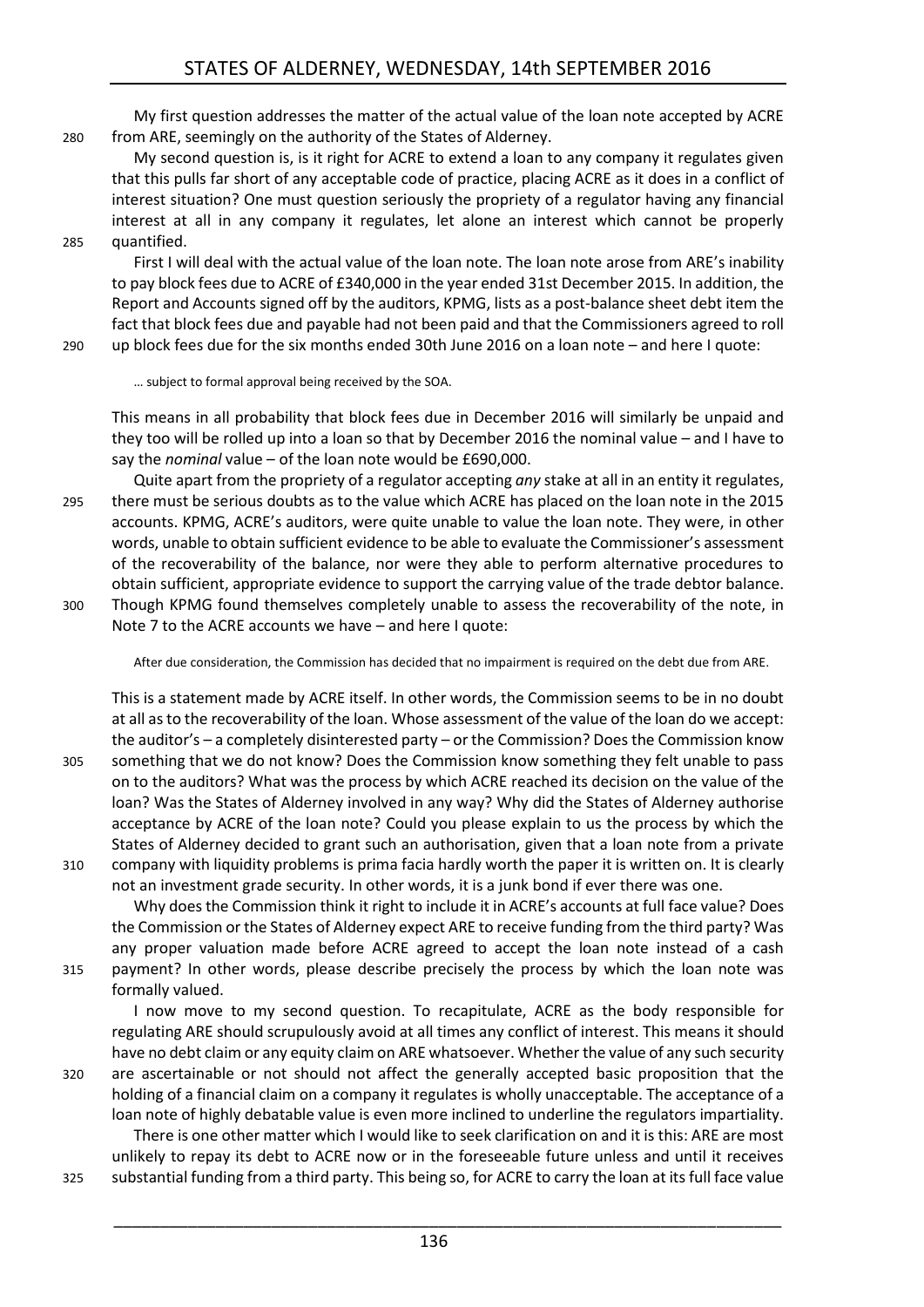is entirely unrealistic, even misleading. Would the States of Alderney, who authorised the acceptance by ACRE of ARE's loan rate, consider authorising a petition for the winding up of ARE for non-repayment of the loan and, if not, why not?

Alternatively, the Renewable Energy (Alderney) Ordinance states – and here I quote:

The Commission may, subject to the following provisions of this section, revoke or suspend a licence granted by it if the Commission is not satisfied that the holder of a licence is able to generate or supply energy or will not continue to do so for the term of the licence in the way, manner or the amount proposed at the time the licence was granted, having regard to such matters as the Commission considers appropriate, including: liquidity and the funding of the whole of the licence.

- 330 The States of Alderney/ACRE would be fully entitled to exercise either of these options to petition for the winding up or to cancel or revoke the licence. Has any consideration been given by the States of Alderney to authorising ACRE to take one or other of these courses of action, if indeed authorisation is required?
- Prima facie, the case for taking one or other of these courses of action is overwhelming. 335 However, remember, ACRE's own position is severely compromised because ACRE actually holds the loan note. This might prevent it acting in an impartial, even-handed way. It is imperative the States of Alderney considers what it should do to ensure that ACRE becomes a more effective regulator, if necessary by passing amending legislation. ACRE must be required to operate strictly at arm's length from ARE or any other company it regulates with *no* conflict of interest.
- 340 ACRE should be operating at all times strictly in the best interests of the Island and its inhabitants. It should act without fear or favour. How does the States intend to enforce and to monitor this?

Finally, I attended the meeting on Monday when the University College London Report on Good Governance was launched. The President and the panel spoke about the need for change,

- 345 the need for transparency, the need for consultation of the people, the need for people to debate important matters. FAB Link is of enormous significance to the people of Alderney. Should we not already be exercising best practice, promoting greater transparency, encouraging consultation of the people of this Island and arranging for disinterested and informed opinions to be obtained on this major issue?
- 350 I hope, Mr President, that you and the States of Alderney will heed the advice in the Report with immediate effect. Or, will you take your lead from St Augustine of Hippo who prayed to God, 'Make me chaste, but not yet'?

Thank you.

# 355 **The President:** Mrs Whittaker, thank you very much.

Before we move on, I would just like to say thank you everybody for engaging and putting their Pleas forward so clearly. In order to assist the States to answer your questions, particularly those who made a lot and if your presentations this evening differed somewhat, in small manner or large manner, from that which you gave to the Greffier, could you please provide the Greffier with 360 a copy of the questions that you have asked tonight in order that the States can more fully answer

them?

Thank you very much.

**Mr McKinley:** Mr President, could I just ask a question?

#### 365

**The President:** Of course you can, Mr McKinley.

**Mr McKinley:** I was going to ask a question actually about how the answers to those questions were going to be delivered and you have actually given that, but I think it needs a wider delivery 370 rather than just to the person who asked the question; the questions need to be perhaps publicised, published and answered publicly.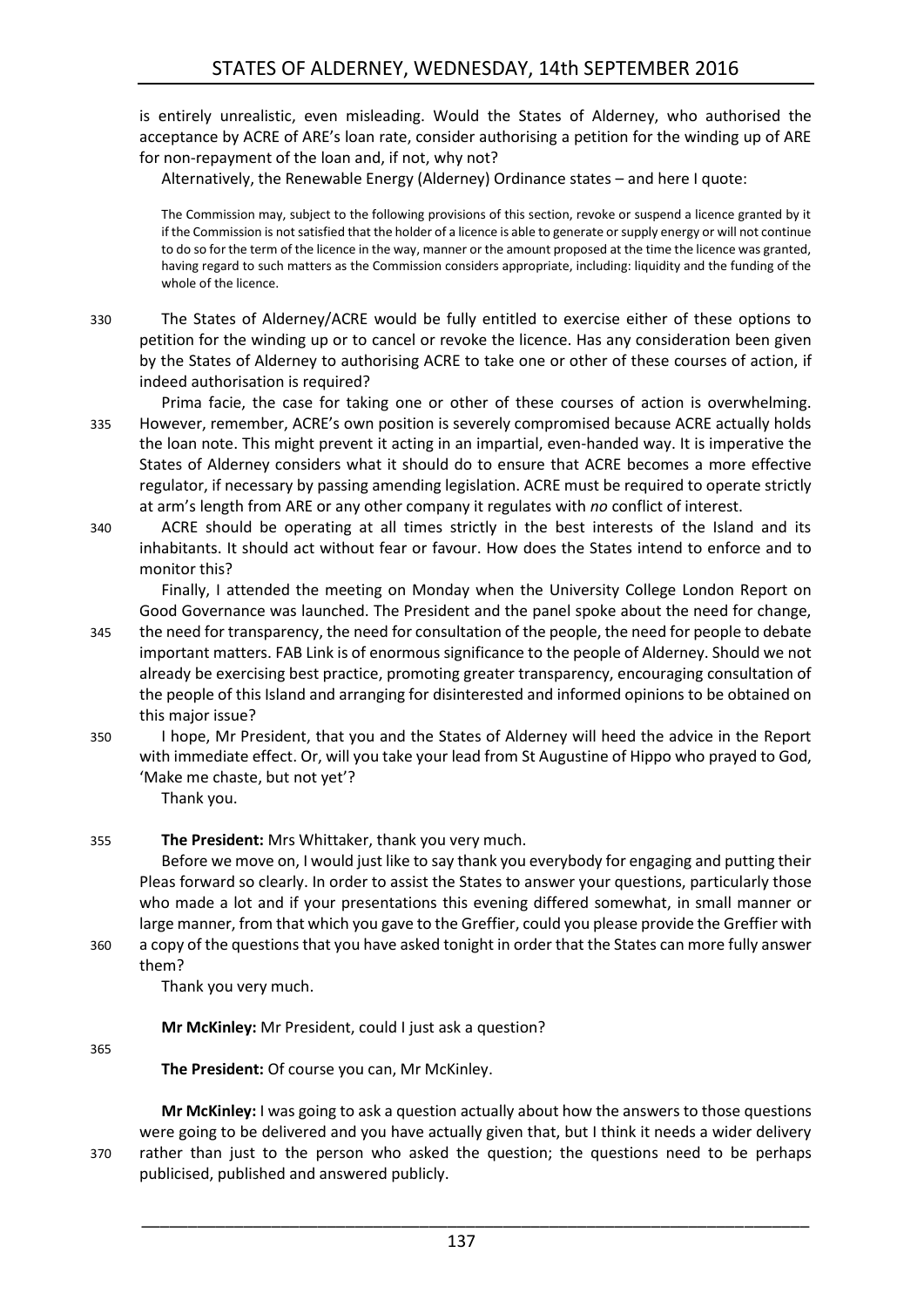**The President:** Mr McKinley, the answer to that: the individual making the Plea makes the Plea to the States. The States responds to that individual and if that individual wishes to disseminate 375 that information they are fully free to do so, but the responsibility of the States is to answer the person making the Plea.

**Mr McKinley:** I think it would just alter the position and the view of the States if we were to make that public, but perhaps not.

380

**The President:** Thank you, Mr McKinley.

# <span id="page-11-0"></span>**II. The Interpretation and Standard Provisions (Bailiwick of Guernsey) Law, 2016 – Item referred to the Policy and Finance Committee**

*Item II.*

*The States of Alderney is asked:* 

*to approve the draft Project de Loi entitled, 'The Interpretation and Standard Provisions (Bailiwick of Guernsey) Law, 2016' and to authorise the Bailiff to present a most humble petition to Her Majesty in Council praying for Her Royal Sanction thereto.*

**The President:** Mr Greffier, could we move on to Item II, please.

### **The Greffier:** Thank you, sir.

Item II this evening is The Interpretation and Standard Provisions (Bailiwick of Guernsey) Law, 2016. A letter has been received by yourself from the Bailiff and asking that the States of Alderney 385 approve the draft Project de Loi entitled, 'The Interpretation and Standard Provisions (Bailiwick of Guernsey) Law, 2016' and to authorise the Bailiff to present a most humble petition to Her Majesty in Council praying for Her Royal Sanction thereto.

**The President:** Thank you very much.

390 Mr Harvey, as Convenor, were there any comments on this?

**Mr Harvey:** There were no comments on this Item, Mr President.

**The President:** Thank you very much indeed. 395 Mr McDowall, I believe you wish to propose this Item.

**Mr McDowall:** Yes, I wish to propose it, Mr President, and the subsequent amendment.

**The President:** Thank you. 400 Mr Simonet, I believe you wish to second this.

**Mr Simonet:** I wish to second this Item, sir.

**The President:** Thank you very much indeed.

405 Mr McDowall, I believe you wish to move an amendment to this.

**Mr McDowall:** Yes, I do indeed. Thank you, Mr President.

On the surface this may look like a tidying up measure. Various legislation in Alderney has its own interpretation sections. Currently, if there are no interpretation sections, we tend to refer to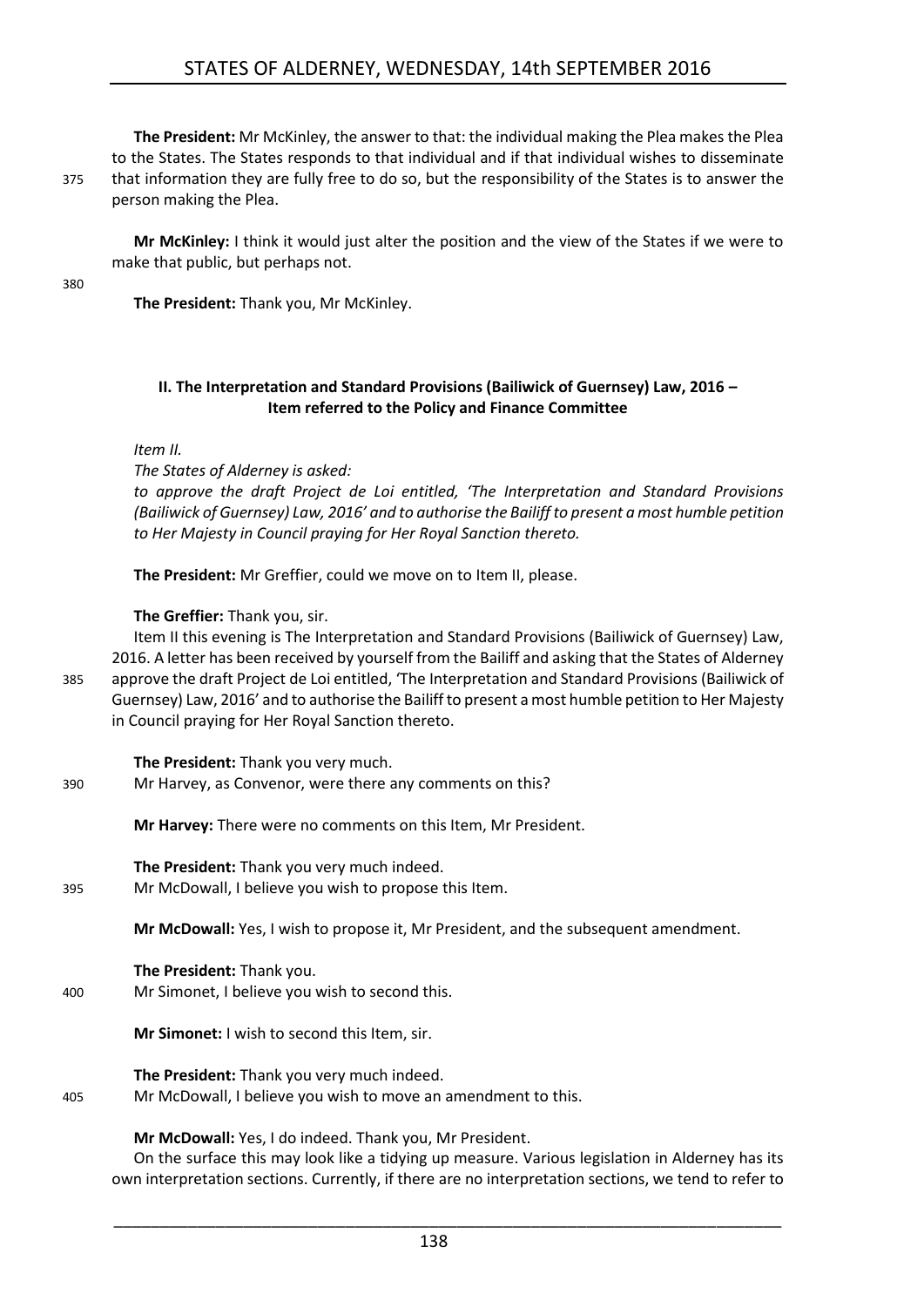410 Guernsey Interpretation Law. We need to determine what the impact of this may be on existing legislation and we also need to look at what constraints this may pose on any future legislation. So I propose that this is referred to the Policy and Finance Committee for further examination.

**The President:** Do we have seconder for this amendment, please?

415

# **Mr Simonet:** Yes, I do, Mr President.

I think this legislation, as Mr McDowall rightly says, needs to be looked at very closely. The legislation could adversely impact on Alderney simply by unintended consequences – or if you do not really trust Guernsey, by intended consequences. Therefore, I would like to see it referred to

420 the P&F Committee.

**The President:** Thank you very much. Mr Greffier, do you have a copy of the amendment?

425 **The Greffier:** I do, sir.

**The President:** Would you be kind enough to read it to the States so that they can then debate the amendment.

430 **The Greffier:** It is entitled, 'The Interpretation and Standard Provisions (Bailiwick of Guernsey) Law, 2016. It is from Mr Robert McDowall, States' Member and Chairman of the States of Alderney Policy & Finance Committee.

I have read the recent letter from the Bailiff of Guernsey about The Interpretation and Standard Provisions Law. I am very disappointed in the presentation of Interpretation and Standard Provisions (Bailiwick of Guernsey) Law, 2016 as a mere routine, tidying up and standardisation exercise. It has important and constraining impacts on the interpretation on existing legislation and future legislation which may be enacted by the States of Alderney. I propose the following amendment:

# *Amendment:*

*That The Interpretation and Standard Provisions (Bailiwick of Guernsey) Law, 2016 is referred to the States of Alderney Policy and Finance Committee to assess the impact on current legislation and the constraints it may impose on future legislation.* 

# 435 **The President:** Thank you very much, Mr Greffier.

Does any Member wish to comment on the amendment? No comments on the amendment? In that case, Mr Greffier, you can take the amendment as approved, which means that Item II will be debated no further.

<span id="page-12-0"></span>440 **The Greffier:** Thank you, sir.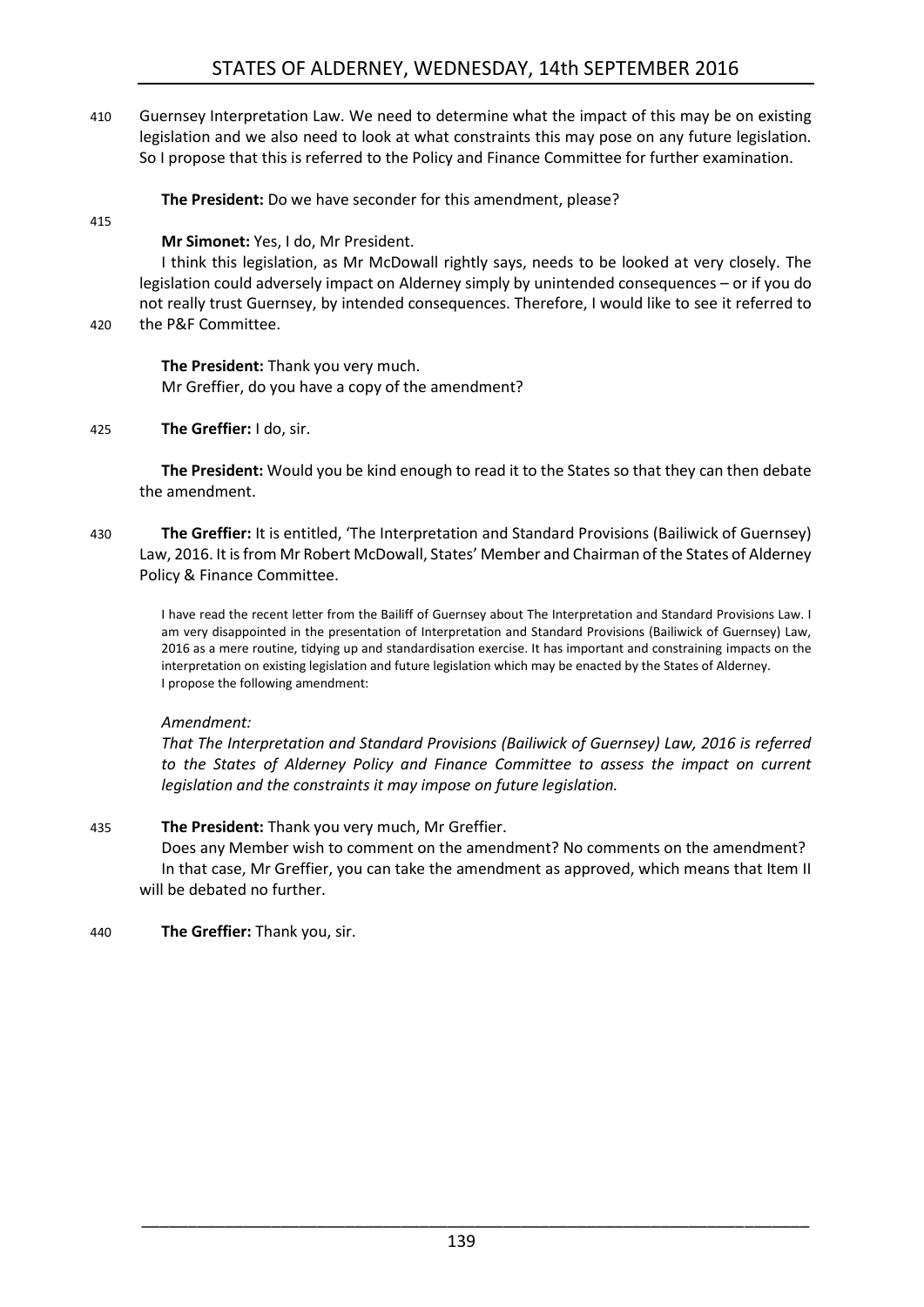### **III. Report on the Tidal Energy and FAB Link Projects – Information Report debated**

# *Item III.*

*Information report for debate without resolution.*

**The President:** We move to Item III please, Mr Greffier.

### **The Greffier:** Yes, sir.

445 Item III this evening is the Report on Tidal Energy and FAB Link Projects. Mr McDowall, in his capacity as Chairman of the Policy and Finance Committee, has submitted the attached Report for debate without any resolution by the States of Alderney.

**The President:** Thank you very much indeed.

450 Mr Harvey, as Convenor.

# **Mr Harvey:** Thank you, sir.

As may be expected, there were a considerable number of questions and comments. I think it is fair to say this put considerable stress on the minute taker, as a result of which I have tonight, 455 in the past hour or two, received the Report which includes the questions and the comments raised, but not the answers. I do not intend to attempt to do these from memory and I have suggested to the Chief Executive that we publish the questions and the answers given on the night. Probably the good news is that I believe all States' Members were in attendance on the night and therefore heard both the questions and the answers. So, with your approval, I will go through the 460 questions and comments raised:

- Why FAB? Can we not have a cable to France for electricity rather than concreting over our beach at Corblets and having large transformers on our Island?
- How will this development affect my quality of life? States' Members have been voted in to protect the Island. How are you, the Members, qualified to make a decision with no consultation with the people who will be affected by this development? If the cable comes, the converter will follow.
- When this project comes to the planning stage, would the States allow a referendum on this subject?
- Noted that there are two separate projects: FAB Link and tidal energy, plus converter. Why does FAB need to come here? Has the minute from the meeting of 7th November 2008 been superseded?
- What is the reason for the French agreeing/wanting to come through Alderney to UK commercial viability queried.
- Security risk of the FAB Link from France to UK.
- Environmental concerns raised by the Alderney Wildlife Trust that were raised with ARE have not been addressed fully. Not enough transparency as to who gains and where the money goes.
- Planning process and the States' support of the project queried as to how the planning process could be independent.
- 50% ownership of FAB Link is with ARE: who would we be dealing with when ARE pulls out of the FAB Link?
- What do France and the UK gain from this link? Will we be producing the green energy that will financially benefit France and the UK but not Alderney?
- We have to realise that this is not a small parochial exercise but part of the bigger picture of the Pan European grid and that globally there is an enormous effort to get rid of fossil fuels. Alderney alone generates a huge amount of pollution into the atmosphere.
- Power produced in France is AC so a converter is needed to convert this to DC. Would a short cable from France not be able to do this rather than a converter station?
- Noted that the converter station is being proposed to be situated in Mannez Quarry; however, it is also noted that if all the tidal power is to come on-line then more of these converters will be required. Where will they go?
- Is ARE being pressured by big business to develop the FAB Link?
- Queries as to the financial gain by ARE compared to that being given to Alderney for the development of this project: £70,000 compared to £40 million – questionable figure.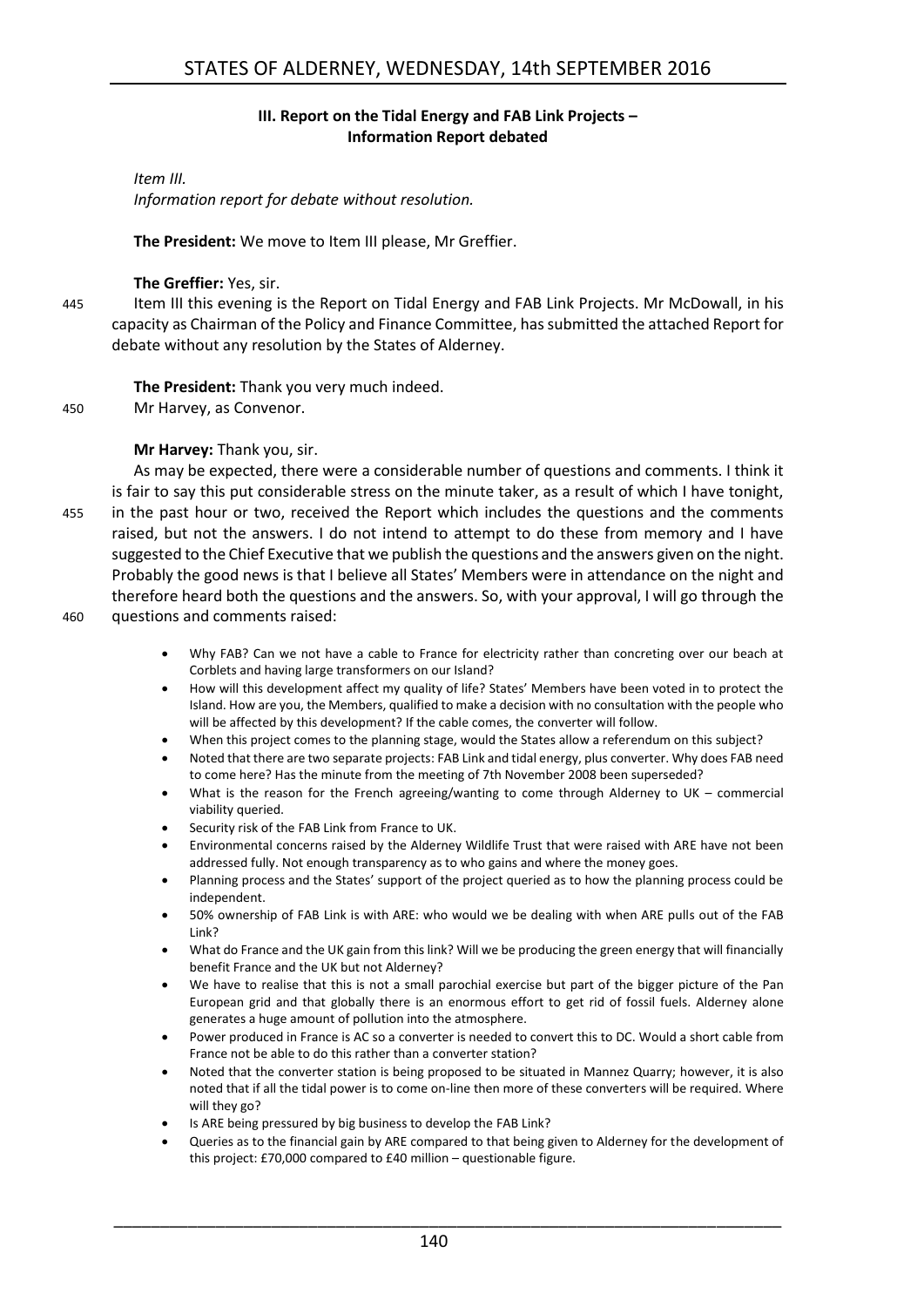- Could the cable run under the Island rather than over it as this would negate the need for converter station and the jointing pits?
- What effect will the cable have on fishing and crabbing?
- Planning process with regard to the Environmental Impact Assessment where several routes for the cable should be surveyed to identify alternative routes.
- ARE presentation stated that tidal energy will not be produced. Therefore, what is the future role of ARE?
- Tidal energy in 2004 was considered as good and beneficial to the Island. There was no mention at that time of cables and converters. How many more cables are required?
- We are being drip-fed on this project. Why can't we be given the bigger picture?
- France/UK will provide 300MW, but how many MWs of power needs to be generated to make the Island self-sufficient and what is the time frame?
- Why hasn't the States made a public announcement regarding the signing of the 50-year contract?
- Has the States and ACRE let Alderney down in its decision-making process regarding finances?
- The routing of the cable to Budleigh Salterton crosses the Hurd Deep. Has a survey been carried out and what affect the contaminants may have on the cable?
- Has everyone concerned in the area that the cable runs over specifically Longis Common been consulted?
- Why was the consultation period extension refused? Due process has not been followed and the whole picture with regard to the project not been provided.
- If we had an Environmental Impact Assessment provided, fears and worries of the Islanders regarding the proposals would disappear.
- Why hasn't anything been done with regard to the Policy and Finance minute of 29th March regarding the regulation of the FAB Link interconnector?

#### **The President:** Thank you, Mr Harvey.

Mr McDowall, would you like to propose your Item?

#### 465 **Mr McDowall:** Yes, indeed, Mr President.

My proposal is that this is actually posed for a more detailed response but that this is certainly open for debate now but without resolution.

#### **The President:** Thank you very much.

470 Before we move any further, Mr Greffier, would you please read out Item III as it is on the Billet, for everybody's edification.

**The Greffier:** The full Report, sir?

#### 475 **The President:** Not the full Report, no; what is written on the Billet.

**The Greffier:** Sir, it merely says:

Mr McDowall in his capacity as Chairman of the Policy and Finance Committee has submitted the attached information Report for debate without any resolution by the States of Alderney.

#### **The President:** Thank you very much.

480 Mr Harvey, do you wish to present the Report?

#### **Mr Harvey:** Thank you, sir.

I will read the Report. Many will have heard it before but there may be some at home who have not and it is, hopefully, reasonably brief.

485

#### Report on the Tidal Energy and FAB Link Projects.

The States of Alderney believe the tidal energy and FAB Link projects are vital to the future prosperity of Alderney, but the linkage between the two distinct projects is not always well understood, nor the impacts each will have on the Island's unique and very special environment. This report seeks to clarify these matters and demonstrate that the future viability of the Island can be ensured without destroying its character.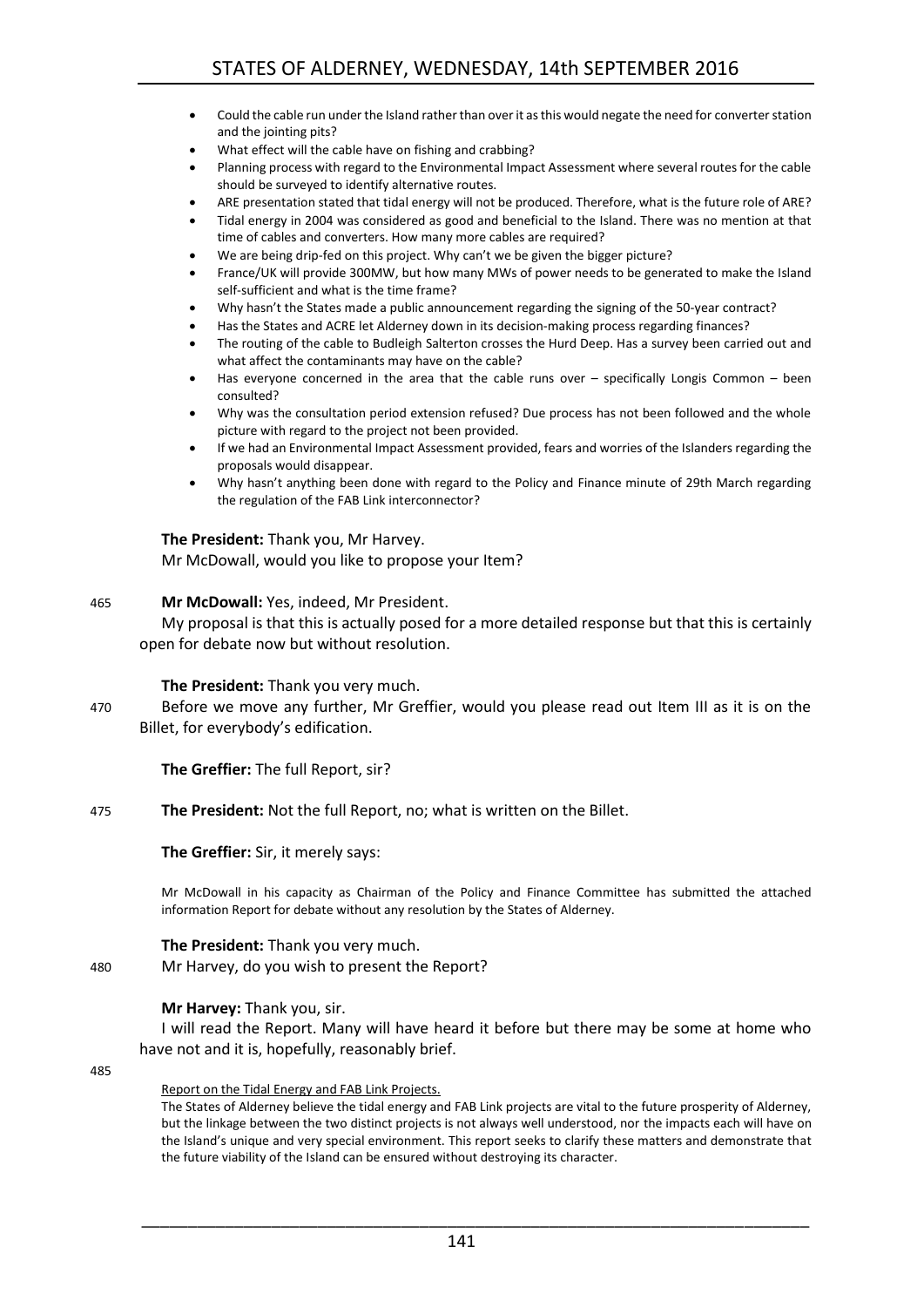#### Background

The tidal energy project dates back to 2004 and has as its objective 'harnessing the enormous energy potential of the waters around and owned by Alderney: conservatively estimated at up to 3GW, enough electricity to power for example 1.8 million homes.' The technology is difficult, but as with the problems of extracting North Sea Oil and Gas, the price of energy rising remorselessly over the years and over-dependence on fossil fuel will ensure development of this 'green' resource. Although still a developing industry, tidal energy is now moving from small 'pilot schemes' into 'pre-commercial arrays' with projects planned in French waters off Cap de La Hague in 2017.

Alderney took an early lead in recognising the benefits of marine renewable energy with the creation of the Alderney Commission for Renewable Energy (ACRE) and by establishing a legal and regulatory regime to permit licensing of the seabed and payment of royalties to the States of Alderney. The first licences were issued to Alderney Renewable Energy (ARE) in 2008 for which ARE pays ACRE £545,000 per annum until such time in the future as royalties are generated. Of this payment £200,000 is passed to Alderney Electricity Limited (AEL) to make a reduction in islanders' electricity bills. It is worth noting that in most countries the companies developing renewable energy sources receive Government subsidies whereas in Alderney the reverse is true.

Viability of the project, which requires very large investment years ahead of any return, depends upon the ability to 'export' the power generated to UK or France.

The FAB Link (France-Alderney-Britain) project, in which ARE is a 50% shareholder, is a European project, part of a series of grid 'interconnectors' between mainland Europe and the UK. It is designed to provide greater security and efficiency of supply and lower electricity cost. The investment is again very large and the return will come from supply of electricity at prices agreed with Ofgem in the UK. The FAB cable project works to a very different timescale from Tidal Energy, with first power expected at the end of 2020, and could very easily run up the Race by-passing Alderney itself. Indeed initial returns to investors would be higher if it was a purely submarine cable without touching Alderney.

FAB Link does not therefore depend upon tidal energy and can be seen as a stand-alone project. However without access to the FAB Link the tidal energy project will at best be delayed by many years, or at worst its viability will be questioned.

#### Benefits to Alderney

FAB Link itself is nothing more than a set of cables, each five inches in diameter, buried one to two metres deep, crossing Alderney at Longis Common. It does not require 'converter stations' or any above-ground buildings or constructions. If planning permission is given, then the States as landowner will be paid £70,000 per annum: approximately double the rental value of the States' land in which it will be buried. The report at Appendix A explains this calculation and provides further background on the FAB Link project. The arrangement covering the path of the cables is essentially a 'way-leave' agreement, similar to those for underground cables laid by AEL. However, there are two significant differences with those current arrangements with Alderney Electricity Ltd: planning permission is a prerequisite for FAB Link and an annual 'rental' fee will be collected until such time as the royalties from tidal power exceed that sum.

Fibre Optic Cables: submarine power cables need to incorporate fibre optic cables to monitor performance. Specifications being sent to manufacturers include additional capacity which will provide a massive broadband capability for our Island. Although final agreements with telecoms operators and regulators have to be reached, access to these cables will be relatively simple requiring no large-scale surface constructions. There is a significant advantage to the Island's economy from this, with huge potential for growing the number of digital or internetbased businesses and thus opportunities to increase employment levels on the Island. A further benefit will be improvements in the quality of broadband services available to existing residents and businesses.

Access to tidal energy and royalties to the States of Alderney will be far and away the biggest benefit to the Island. Although at least five to 10 years away, the reasonable expectation, based upon existing licenses and the available seabed, as yet unlicensed, is that millions of pounds a year could be generated for Alderney. How this income should be used is for future States and Islanders to decide, but they open up the possibility of much greater financial independence at a time when Guernsey is already struggling with the burden of paying for health care, pensions etc. At that point, cheaper electricity for islanders too is a real prospect.

#### Impact on the Island Environment

FAB Link will be entirely underground and after restoration of the trenching work, invisible apart from small markers. The States are in discussion with FAB Link regarding the planning processes necessary to achieve this, which will be independently reviewed by ARUP, and the only commitment given at this stage by the States is an option agreement, subject to planning processes, to the cables alone.

Tidal energy has long been supported in principle by successive States, but in terms of construction activities no agreement has ever been given or implied. Agreement to the FAB Link does not in any way compel the States to agree to any other works. The turbines themselves will be deep underwater with no visual impact. However, in order to export power from the tidal project and extract power for Alderney's own use it would be necessary to construct a converter station. Current estimate is that the various buildings to achieve this would take up about one third of Mannez Quarry. Floodlighting would not be necessary; noise levels would be less than our existing power station and the site would be landscaped to soften the visual impact.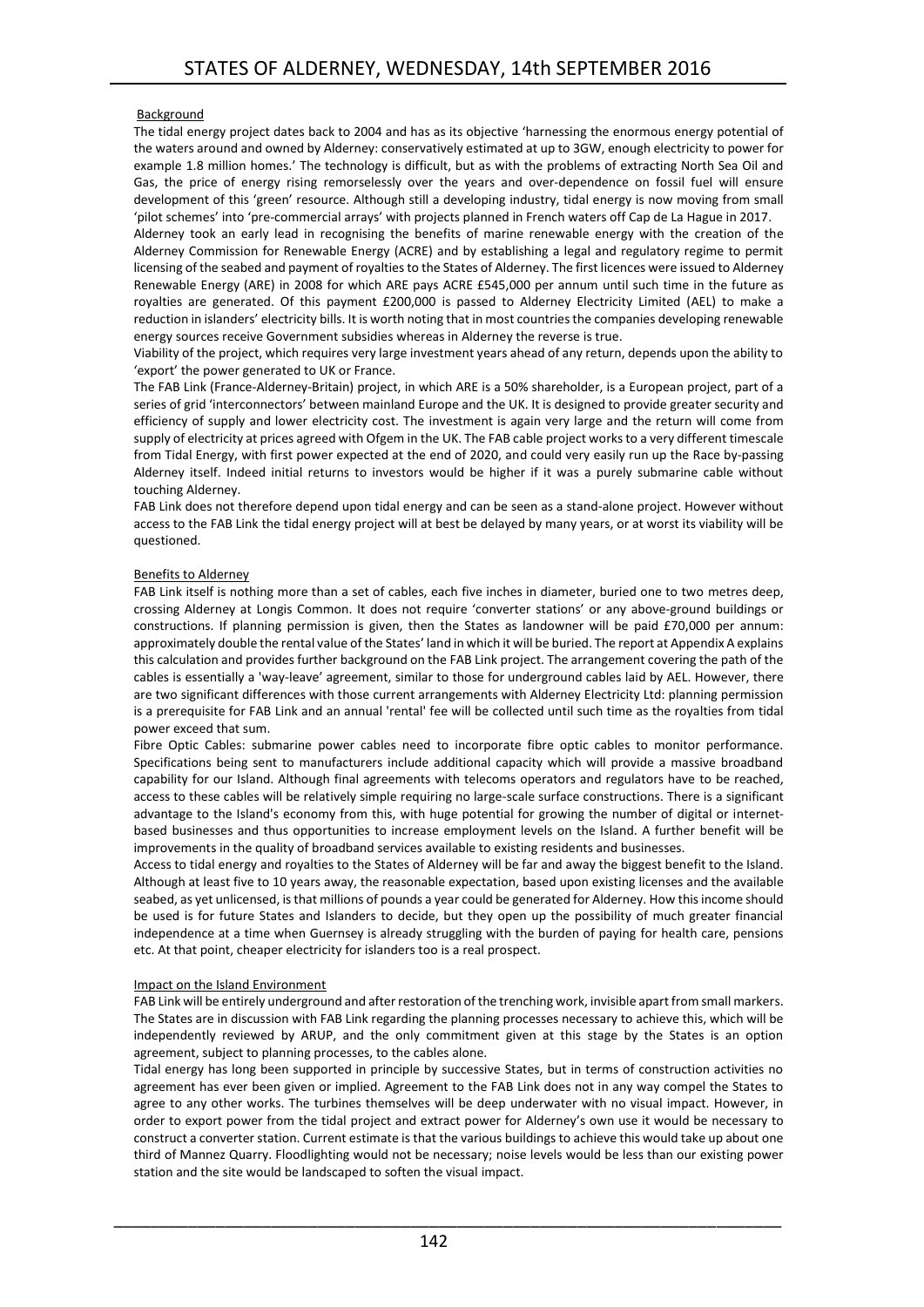It must be emphasised that the States has given no commitment to such a construction, which would need to go through a rigorous process of environmental impact studies, public consultation, full planning procedures and States' debates before any such agreement could be considered.

#### Conclusion

The States of Alderney is governed by strict legal, procedural and planning frameworks and at all times abides by those. A number of Policy and Finance Committee meetings have debated the FAB Link, taking advice not only from the Law Officers in Guernsey but also States-appointed lawyers with extensive knowledge of power transmission agreements. It was the unanimous conclusion of all States' Members that we should proceed with the option on the FAB Link, subject to continuing safeguards on planning and the very tight regulatory and safety standards required by both UK and EU authorities. Appendix B provides a summary of the decision-making timeline to date for both projects.

Preservation of our environment and community remain the top priorities for all States' Members, whilst planning for developments which will benefit future generations of islanders.

#### **The President:** Thank you, Mr Harvey.

Does any Member wish to comment on the Report? Mrs Paris.

# **Mrs Paris:** Thank you, sir.

490 As Mr Harvey has clearly said, we have unanimously backed this project to date and I do not want to get into very much detail, but in the 1970s Alderney was offered an electricity cable from the newly built nuclear power station at Flamanville. It was rejected. I am not sure why, but I expect some of the arguments included, 'Nuclear power is the fuel of the devil.' 'We do not want any change here.' 'We do not want involvement with large corporations or other Government 495 entities.' and, 'We are fine as we are.'

The result: more than 40 years of very high, totally uncompetitive electricity prices instead of perhaps parity with French prices. Take a moment, perhaps, to reflect on the difference to our economic viability that might have made over the years had we said yes.

Most unusually in life we have a second chance. On our doorstep we have discovered a vast 500 natural resource that will never run out, unlike gas, oil and coal. It is currently pretty much untamed but no doubt the technology will move apace because the entire world is looking for sources of green, reliable energy and we have it here.

There are many and very legitimate worries about what happens when this tidal energy will be commercially exploited – believe me, we are very aware of that. As the technology develops, the 505 plans are bound to change. We must all keep our eye on what is happening and any development must be balanced against the protection of our Island, but I think it is worth remembering how well, I am sure most of us remember here – big the first mobiles were, for example, and how small they are now –

510 **The President:** Mrs Paris, could you please address the States' Members and not the public.

# **Mrs Paris:** Sorry.

– and when you think of what the computing power now is in your tiny phone.

Without the FAB Link in place there is a very real possibility of the loss of future financial 515 security for Alderney. We may well then be in a situation of managed decline as funds from Guernsey become harder and harder to obtain, but with the payment of royalties I think we could avoid this.

I and most of my States' Members – and I apologise to Mr Birmingham for this – are part of a particularly fortunate generation. I am saying, obviously, that Mr Birmingham is considerably 520 younger than the rest of us. We had free school milk, good healthcare, no tuition fees at university, secure jobs, an easy step onto the property ladder, good pensions – I could go on. Such things are the keys that open doors to a healthy and prosperous life and, let's face it, we are not handing on nearly such a good package to our children and grandchildren, wherever they live in the world but especially here.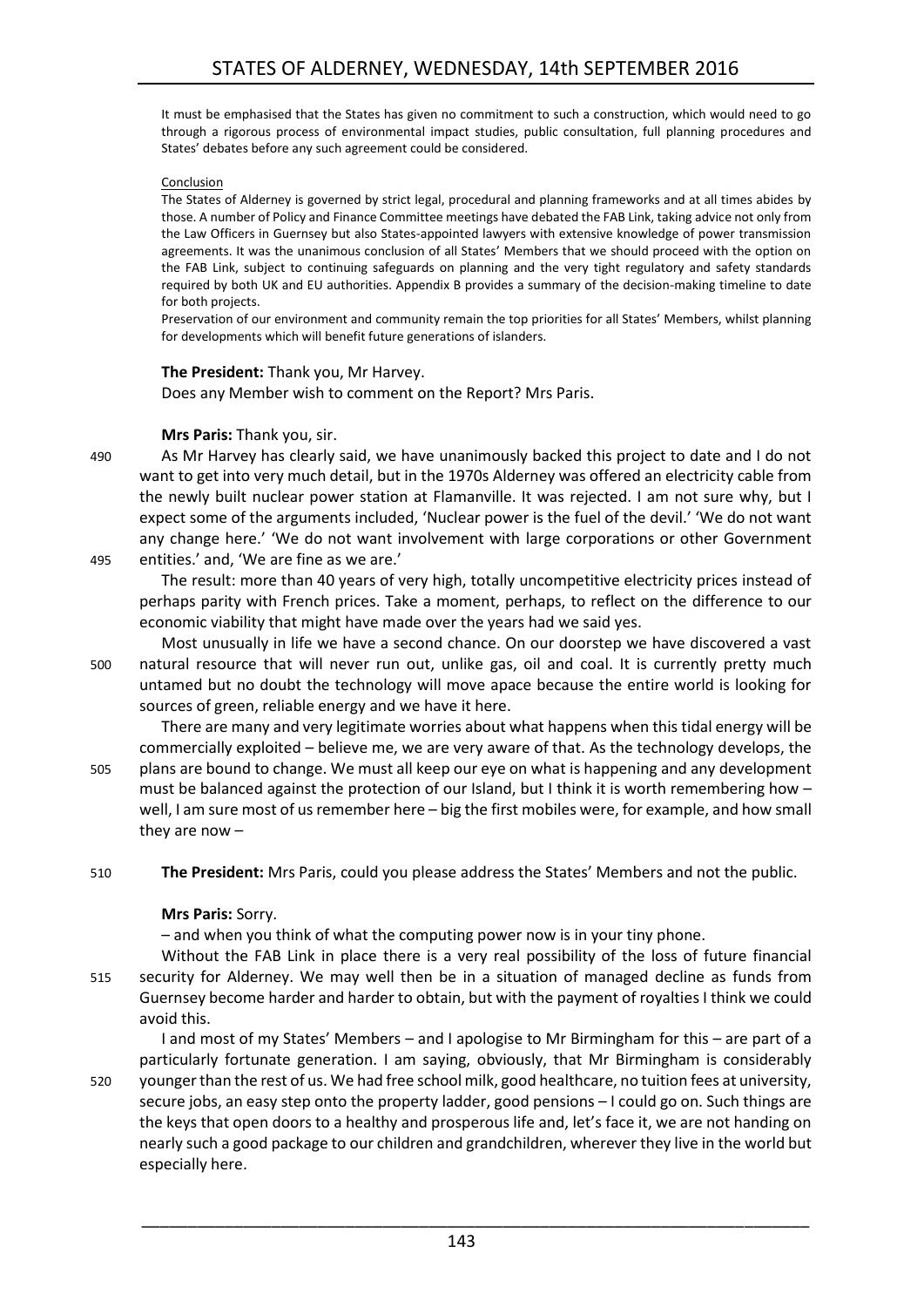525 With the FAB Link in place, we have a very real possibility of financial security for our Island's future generations and I, for one, do not want to be involved as part of the group of people who handed over the key to the Alderney Mausoleum.

**The President:** Thank you, Mrs Paris. 530 Does any other …? Mr McKinley.

**Mr McKinley:** Mr President, fellow States' Members, the turnout tonight in the public gallery, with many more outside and listening to Quay FM, 350-plus attendees at the People's Meeting last week, the protest demonstration on Sunday, the Facebook comments, the length of time that 535 it takes me and a number of my fellow States' Members to collect our newspapers in the morning and the very impassioned Chief Pleas this evening all are a clear indication of the concerns and fears of what I guess to be the majority of Alderney residents from all sectors of the community, not just the privileged few and those who live in the north east of the Island – and I have not mentioned the second-home owners whose contribution is enormous to this Island and without 540 whom many of the builders would have difficulty finding work.

I think that I speak for the majority of islanders when I say that I strongly support the efforts of ACRE and ARE to harness tidal power from our unique and fast-running waters. I would also support efforts to harness wind power, wave power and solar power. We will run out of fossil fuels in time and we must find alternatives. I also congratulate ACRE and ARE for all they have 545 done over the past 12 years or so and I understand it is one of the principal responsibilities of ACRE and ARE to look after the interests of the Island and its people – something which sadly many are beginning to question.

I should also say that I did support the proposal at a meeting in April last year that the Chief Executive should be instructed to conclude negotiations and sign the Option Agreement, and I 550 stressed 'Option' Agreement. We were also told at the meeting that all necessary consents including detailed planning permission and agreements as to cable routes must be obtained to the satisfaction of the States prior to the granting of any licence. I think I am correct when I say that no licence has been signed – and please, Mr McDowall or others, correct me if I am wrong. I hope I am not – certainly if it has, we have not been consulted.

- 555 Regarding the Option Agreement, good practice dictates that it would have been better if it had been initialled on every page. I understand that this is not a legal requirement, but there appears to be pages missing: page 2 of the Definitions and Interpretations is not there, so there is no definition of who the lenders might be and the role of the States. The annexes of the detailed plans and the specifications are missing completely. These need clarification.
- 560 I share, actually, Mr Dupont's concern and many others' concerns about what I consider to be a paltry £70,000 per annum, but I am glad at least that it is index-linked because if it was not it would be worth about £6,000 in 50 years' time.

Why is it that I and many others get the feeling that we are going round and round in circles? We are still discussing many of the issues that were debated in 2004 and 2008 with no clear way 565 ahead and very little public consultation. We are being given all the positive benefits with little regard to the negative impacts. Have we been told the full story regarding the FAB Link and the possible converter station? How big will the converter station be? It seems to have grown from 18,000 m<sup>2</sup> when we were briefed on 10th August to apparently 54,000 m<sup>2</sup> now – and some have heard the figure of 21 acres.

- 570 I am told that we may get a fibre optic link and Mr Harvey mentioned that earlier but with whom? A French company or Sure? What about the associated infrastructure on-Island – both ends actually, in France and here? Yes, we need a faster broadband connection, but can we really wait until 2020 or later? No, we cannot. And as a matter of interest – and again it was mentioned the States were in discussions with a company regarding a possible microwave link through
- 575 France.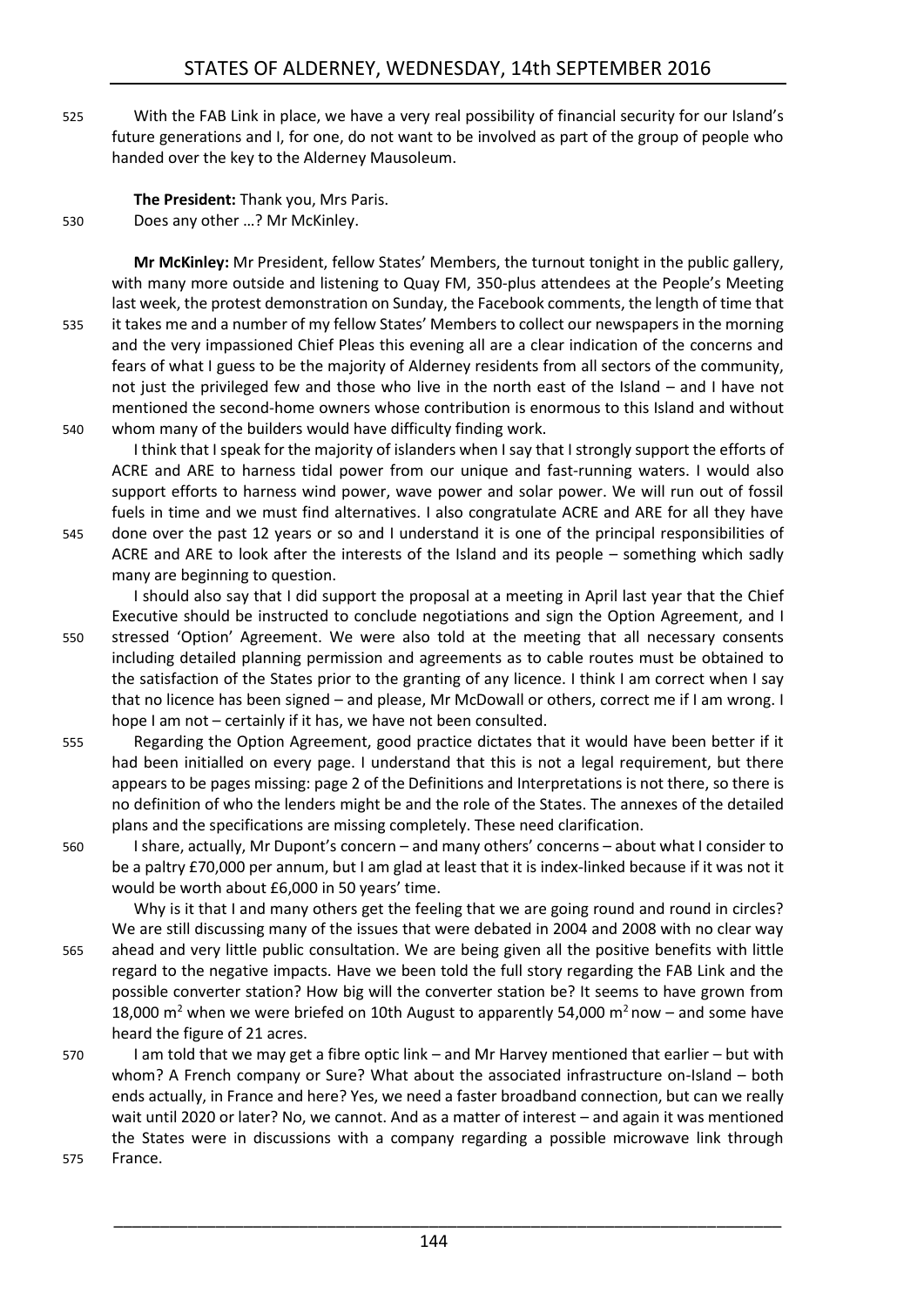Recent reports from the Alderney Society and the Alderney Wildlife Trust – both of whom are very strongly supported – raise serious concerns. The Chamber of Commerce is also worried about the possible negative impacts, as are our very few commercial fishermen.

I would like to propose a way forward: first, let's have a period for detailed consideration of all 580 the principal concerns. The States, ACRE, ARE and many others have been considering how best to harness tidal power for over 12 years. A few extra months surely will make little difference when we consider that we are unlikely to see tidal power until the early 2030s.

So I suggest a moratorium – perhaps for six months – during which FAB Link, ACRE and ARE commission a series of reports and possible impact assessments – and I stress that these reports 585 must be impartial. I suggest some or all of the Universities of Cranfield, Loughborough and Southampton – one would be enough probably – be commissioned to undertake a review of where we are now, the possible options for moving ahead and the possible timescale.

We should also instruct ACRE to commission a totally independent and neutral environmental impact assessment. We have had the views of Alderney Wildlife Trust. We have recently had the 590 views of Alderney Society. We need a totally independent one. I know that ACRE produced one in 2013, but I think we need to see a slightly better result or one that is not quite so imbalanced.

Let us have an independent security risk assessment by a fully qualified, external consultant. We should consider how best and how quickly we might be able to benefit from an electrical cable link from France. Mrs Paris mentioned lists of things considered before; it could be put in again.

595 We currently use about 1.3 MW a day during peak hours here. We probably need an additional 10 MW on top of that and this together with an improved broadband will enable us to establish a datacentre here – which Mr Harvey referred to – which could attract serious investors and bring in much needed money. Maybe we could also relocate part of all the e-gambling back to the Island.

600 Perhaps we should consider the negative effects on property prices – the market is already suffering.

A planning application should only be considered after the reports have been submitted and communicated to and debated with the people of Alderney, and I include the ARUP Report in that. In my view both planning applications should be considered together; after all, what use to ARE is 605 the FAB Link without the converter station?

I believe the Ofgem agreement regarding the FAB Link is due to expire at the end of March next year, but surely there will be no problem in extending the agreement by a few months to allow the sort of investigation and reporting that I am requesting.

Perhaps we of the States should hold more regular meetings with ACRE and ARE. I would even 610 go so far as to suggest that we form a special working group or committee for this period of consideration and consultation. Let us communicate and hold regular meetings with all interested parties on the Island including second-home owners. Let us consider an Island-wide referendum. After all, Guernsey is about to do that: they have changed their law to enable it – for Island-wide voting. There is no reason why we should not be able to do that here.

615 The President told us on Monday how the Good Governance Review is to be conducted; it is the manner in which a review into tidal energy should have been conducted. Well, it is not too late yet.

Finally – and you will be glad to hear the word 'finally' – I am 100% behind ACRE and ARE's efforts. I want to see tidal power and I want to Alderney to be recognised as one of the leaders of

- 620 the industry, but I want it for the benefit of our unique Island and our even more unique islanders. The French appear to be the major partners. They will be constructing the turbines. They will probably lay them and maintain them. Should we be considering, perhaps, once again connecting our turbines to the French grid through a converter station in France? We should obviously have to negotiate the rental costs of our seabed and the financial return, but when you look at the sort
- 625 of financial return that is being estimated on the FAB Link alone, we are not getting enough out of this.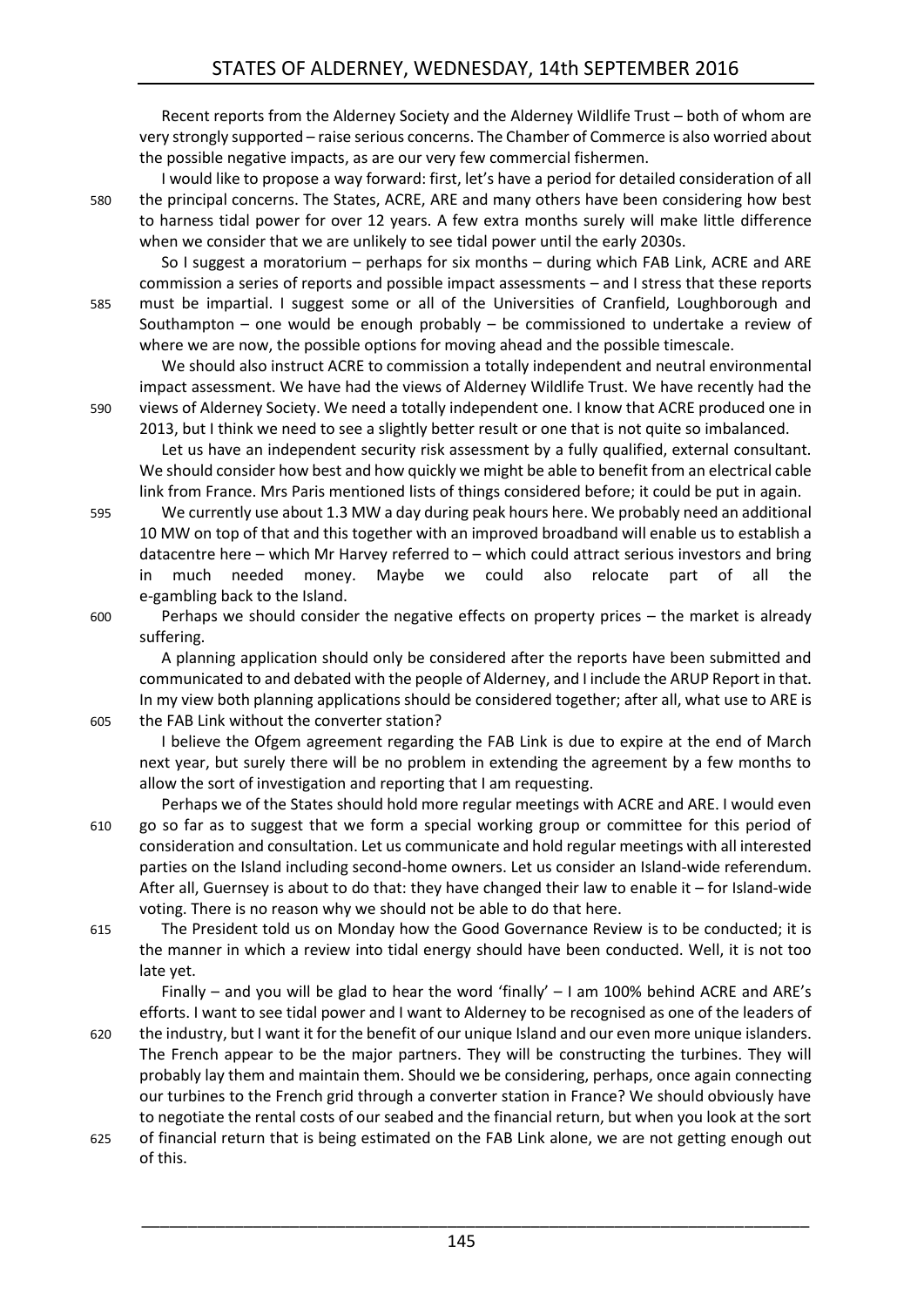I firmly believe that if this is handled with due consideration for all, we, Alderney, could one day be standing as an island on our own two feet.

Fellow States' Members, please could we consider my recommendations with some urgency 630 at the next Policy and Finance meeting?

**The President:** Thank you very much, Mr McKinley. Does any other …? Mr McDowall.

### 635 **Mr McDowall:** Yes, thank you very much, Mr President, ladies and gentlemen.

One point of clarification: no licence has been granted at all, Mr McKinley – so that is for clarification.

I think 10th August you could say was 'reality day'. I think up until then a lot of us thought this was an interesting and imaginative idea. The 10th August marked 'reality day'. I certainly take on 640 board the comments made at Chief Pleas, both in terms of governance, processes, what needs doing.

I think the major dilemma is that France and the UK want power and they want it reasonably quick. The danger therefore may be that we can go through our processes and it may be that FAB Link will go elsewhere or take the cable elsewhere – not as a threat, but that may well be possible 645 and that is the only point I will make.

Thank you.

**The President:** Thank you very much, Mr McDowall. Does any other Member wish to speak? Mr Jean.

650

**Mr Jean:** Sir, Members of the States, I have found this evening very interesting and I found the addresses to Chief Pleas very enlightening, and later on I will try very hard to encompass some of that.

I have said in recent letters published in *The Journal* and *The Alderney Press* expressing my 655 concerns over FAB Link and the deal struck by the States of Alderney back as far as April 2014. The advocate representing Alderney from St James' Chambers asked the States to consent to go back to FAB to press for a better deal. He obviously felt that more was needed for the Island. I supported this and spoke accordingly. The view expressed at that meeting from the Chairman and Members was not to give the necessary consent on the grounds that the rest of the States were concerned

- 660 that FAB may abandon the project and Alderney would lose the tidal power. Now, I do understand that; that is part of democracy. I could not sway it; I could not change it. I was on my own in support of having a shot at getting a better deal and I think I should say that Graham McKinley was not a Member of the States at the time and possibly neither was Norma Paris, Mrs Paris – I am sorry, I should not refer to you by your name.
- 

665 As I said, I understood the view of the rest of the States though I did not agree with it. At the time there was no access to black fibre and no access to tidal energy. I wrote two emails at the time, one of which I will quote to you. It is to our previous permanent CEO, Mr Burke. The date of the email is sent 6th May 2014 at 12.20. 'Fab Link Agreement' is the subject.

#### Dear Roy

I am so concerned about the advice contained in the bundle from Martin Thornton at St James' Chambers, although I am out of the Island on Thursday night attending a late dinner at the OGH at the request of the Chief Minister, I intend to return early so as to attend this meeting. It looks to me as if we are being side-lined and may end up with little or nothing.

I would be delighted if Martin Thornton could attend in his active capacity on our behalf. It is more than clear from his advice that we have no access to black fibre or electricity. There seems to be no link between ARE and FAB Link. Through being at the Guernsey States three days last week and a bank holiday, I have only just been to collect these papers this morning – Tuesday.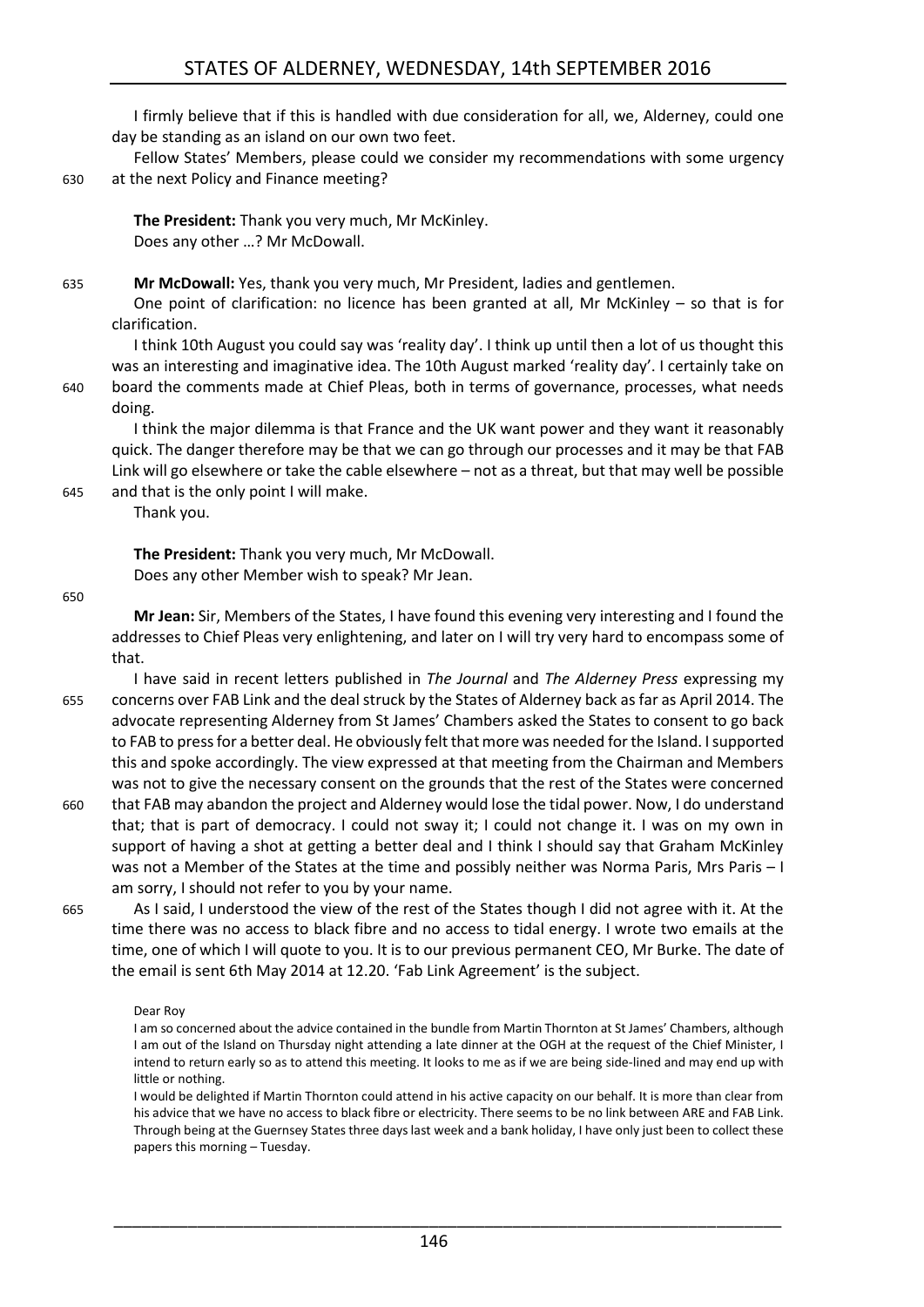I ask, after you have read this, that you circulate to all States' Members. We really need to get this right. It would be remiss of us not to. It may be our one and only opportunity to negotiate if indeed we still can. Let me know what you think. Yours Louis

- 670 These emails, written at the time, give some understanding to the extent of my feelings and concerns. As part of the recent letters, I have published suggestions supporting more clarity and understanding for the problem: the plans for the converter station, the connection pits and any other plans should be published together at the same time as the application to BDCC to be submitted to lay cables.
- 

675 (2) I made a suggestion to bring in a small cable along with the large one to supply power directly for Alderney at the time the other cables are brought onshore. I realise that as the option has been signed, anything more would have to be negotiated for on a voluntary basis.

Things have improved since I wrote those emails in 2014. We are told that we will have access to both the tidal energy and the black fibre, but we need to clarify that and at what cost for black 680 fibre.

These are things that I would like to see happen here, not so much for us because we probably as time goes on –

**The President:** Mr Jean, as Mrs Paris, would you please address the –

685

**Mr Jean:** I am, sir. I am sorry.

**The President:** Not the public.

690 **Mr Jean:** I am addressing the States but I am also making sure that the public can hear me – (**The President:** Thank you.) – because I know that they are concerned. Thank you, sir. I stand corrected.

Not so much for us, I feel the younger generation will benefit more than us. I have always been supportive of the tidal project and I still am. My reasoning – and you have heard me talk about it 695 often – is my concern about the way, in recent years, the costs of fuel oil and all fuels and electricity … These costs have risen, to my mind, in some cases, at some times, to an unacceptable level – back to my domestic agenda and concern for the young and elderly members of our Island and working families.

For the last 20 years we have all heard about the ozone layer and the burden of fossil fuel. Oil 700 and coal is the cause of global warming, melting the polar icecaps. Because of my concern, I do my best. I cut and burn wood and do all I can to use as little fossil fuel as I can, because although burning wood is not good, it is at least better than that – and I have done that for most of my life. I committed to that and believe that I want to leave behind a world still fit for our children – and now my own concern in my own particularly circumstances: grandchildren as well – to live in and

705 enjoy as I have so far enjoyed, and many others have too. It is why I want the chance for the next generation to be part of changing technology which may play an enormous part in healing a world of global warming.

As we are not being called upon to vote this evening but to take note of this Report, what can we do now? As the Option is signed, I fully support an environmental impact assessment to come 710 along with the planning permissions when they are submitted. I fully support a full and proper planning application with drawings of connections pits and the converterstation size, so the public can see everything with clarity. Even though we were told that it would be permission to lay the cable only, everything must be submitted at once.

I fully support taking advice regarding security. I have had meetings and conversations with 715 many people and exchanged many emails. I had a meeting – and I asked his permission to mention his name – with Mr Dick Haines who was concerned the tidal power might never come – which is an opinion I have heard from the public as well. He has been involved in power and its delivery for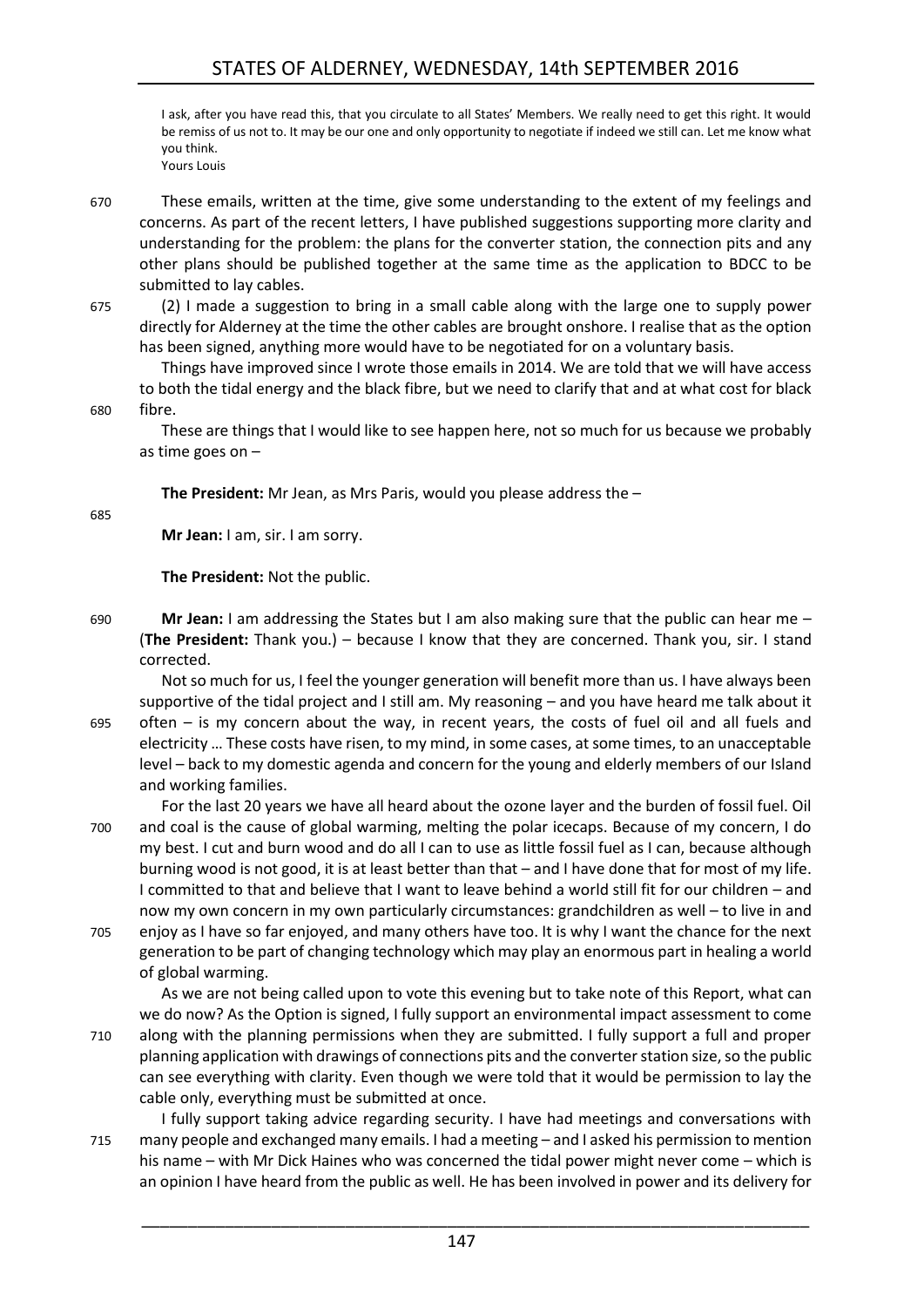most of his life. He believes that we, the States, need to ask FAB if a mini-converter can be purchased and installed to guarantee access to cheap electricity in the event that tidal power does 720 not proceed. I stress although the Option is signed, we must try to negotiate.

Finally, in conclusion, I did support efforts to get a better deal, and what is quite clear in the minutesI asked for more qualified legal advice. That is in the P&F minutes contained in this bundle. I would ask for the guarantees on tidal power and fibre optics and ask about the mini-converter which apparently can be purchased to allow access to the nuclear cable.

725 I did what I could as the time was right and I do not do them for myself. I have no interest to declare and I want it known that I have no shares in ARE or any subsidiary company. I have always been fairly open when people have approached me and asked for any information and I have said it will be furnished to them unless I was told it was confidential.

I have also … Is it okay if I talk about the amendment that I mistakenly proposed for this evening 730 but might –

**The President:** Did you want to take the one you want to take to P&F? (**Mr Jean:** Yes.) Yes, please do.

735 **Mr Jean:** Today, because of my concerns and wishing to have more – like my colleague, Mr McKinley – involvement with the public in this so that they can feel that we are attempting to address the balance of securing –

**The President:** Mr Jean, can you please address the States.

740

**Mr Jean:** I am very sorry. I apologise.

I today drafted a rough draft of an amendment which obviously will have to polished up considerably, and I wrote the following:

I seek permission to lay an amendment and propose the following: As the planning application to lay the cable is not due to be placed before BDCC until December 2016, that until December 2016 –

And I think that date will have to be changed. I think we need more time on that.

– a moratorium or breathing space –

745 And this idea I lifted from Mr McKinley's interview and I thank him for it, and what I am trying to do is take that idea one step further.

– to be established to enable the States of Alderney together with representatives of FAB and ARE to further discuss concerns raised by the public together with suggestions from the States of Alderney and solutions including the possible purchase of a mini-converter to allow Alderney Electricity to tap into the black cable.

I do not know whether that is appropriate, this will obviously have to be polished up and sorted, but I am hoping, with President's consent first and the Chairman of P&F, to put this on the next P&F agenda to try to do something concrete about the concerns expressed by the public – and I

750 think that is very important.

For now, sir, I think that is really all that I can do with this and all that I can say, and I hope that happens.

Thank you very much.

# 755 **The President:** Thank you, Mr Jean.

Does any other Member wish to speak on the Report? Mr Roberts.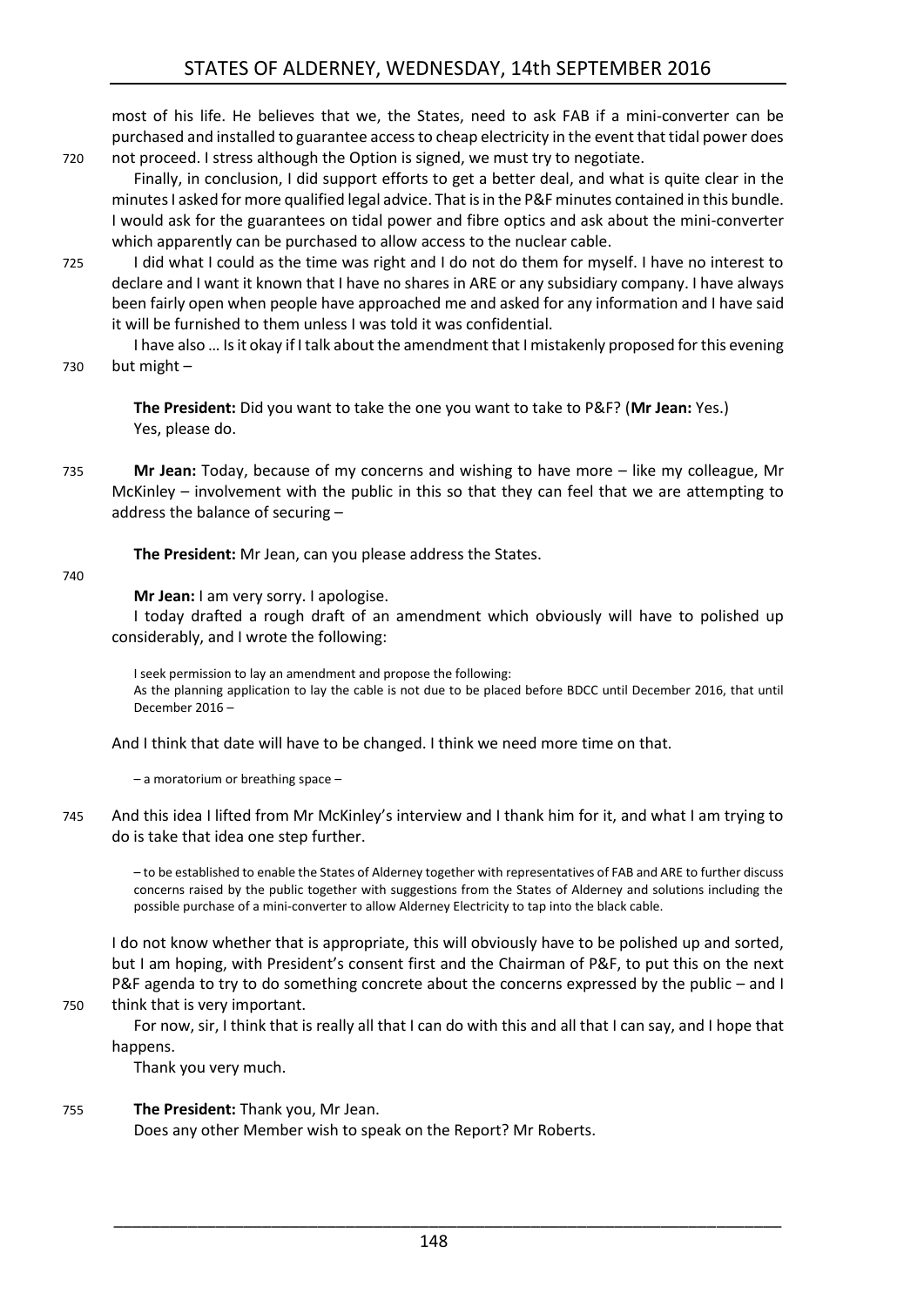**Mr Roberts:** First of all, can I say I really support what Louis has just said. We can go through that action. I would fully support you and Mr McKinley on that. I think we do need to do that and we need to be seen to do that.

760 I will just read out what are my thoughts separate to that, but I wanted to comment on that, Louis.

When the people see the huge developments that are required to convert the DC current from mainland France, they are concerned and quite rightly, sir. Some are horrified at the possibility of a power station in Mannez Quarry, an area of now national beauty and near their homes. But, you 765 know, it is not really about us here tonight; it is future generations that we have to be looking forward to. I too am concerned about the huge buildings that are talked about. The States and all concerned must heed this protest for they have every right to lobby the States on an issue that could be life changing in so many ways for every one of us. They have every right to do so and I believe this concern helps the States enormously, but the community is split and I have heard

770 voices from both sides and have been lobbied both sides. I have been attacked and I have been

praised.

We are told that we will do badly at the polls. Well, I am not sure. Anyway, this is a thankless job at times and I welcome you to try it and see. Someone will always think you are wrong; they can do better, but they will end up in the same place I can tell you.

775 No real plans have been submitted for the converter and I personally believe this was all very badly handled by ARE and FAB in the way that people have been kept in the dark and given no solid facts. If it was handled correctly, the most important project could benefit Alderney greatly in the long-term. A question by the Chief Pleas came up  $-1$  will not mention which one  $-$  but I myself have asked for an inquiry by London experts for the FAB Link deal – which I am very 780 unhappy with – and I did receive a positive response from the States.

I use the word, 'long-term' not because it is my belief that a converter would not be built until technology for the turbines is perfected – and that may be many, many years away from now – so to talk about this time, in my view, is wrong. It is not everybody's view, but the second phase may never be agreed. That could be 10 or 15 years away: a long time down the line anyway. Let me

- 785 talk of the underground cable something that will show no visible change; no noise; no eyesore, just a couple of manhole covers housing two cables linking us at last with France. What we are getting in monetary terms is nowhere near enough for the separate FAB Link. I have asked for a written agreement to guarantee a fibre optic cable to enable business to settle here bringing technical furtherance, not just for companies, but for us all. The Gambling Commission left
- 790 because of this and so have others. That has cost us many millions. Some companies need to download huge files in an instance to operate and maintain their commerce and it is impossible at the moment to attract such business that could transform our economy. We need this and it has to be available to us as soon as FAB Link arrives, if it does indeed, even if we allow it. It needs to be cast iron guaranteed as part of the deal – guaranteed.
- 795 Last week, I requested a further cable to come across at the same time bringing AC current to power Alderney in unison. I asked that question. This would revolutionise us all. Imagine the change cheap European energy would bring, cleaning the Island of its dependence on kerosene: a step you cannot deny would benefit the next generation. The response was disappointingly negative, but I do believe there is more mileage to be had and we need the whole States to meet 800 with the French and all parties involved to examine the possibility of this life-changing extra, and

argue the need for it.

I am also pressing for more money to give Alderney a fair deal. It is a £1 billion project that could make this Island and right now it is the only chance we have got, so let us all consider that one essential fact: a billion pound project will owe Alderney and the States have to fight to pay 805 for it – make them pay.

If you asked me to support the current converter plans at this time, I would say no, but technology changes as we speak. Look back 20 years – it has already been mentioned by Mrs Paris – mobile phones were the size of a house brick. No proper plans of what we are to accept at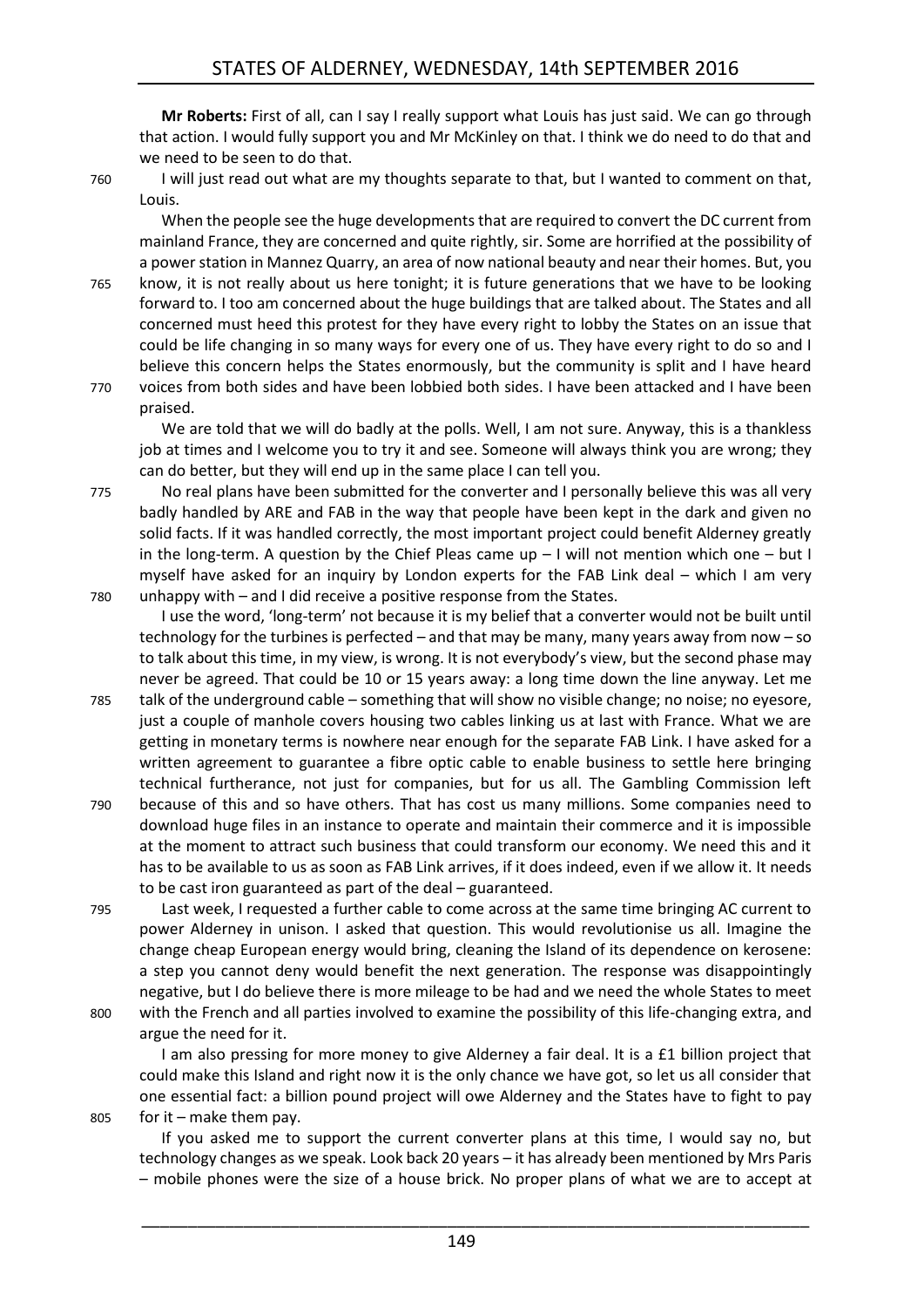Mannez or indeed anything else have been shown to the community and this arouses suspicion 810 and cultivates rumour: the very reason there is so much rumour and misinformation in this Island.

So I now reject the converter as it stands.

You know, somebody rang me up and he called me 'Donald Trump' – *(Laughter)* 

**A Member:** It is the hair!

**Mr Roberts**: – and accused me of making thousands and then they bang down the phone! I could not believe it.

In 10 years we may only need a small, inoffensive building. This is such an important decision for us all. I personally fear making the wrong decision and letting Alderney down in the far future. 820 My head says one thing and my heart says another –

815

**The President:** Mr Roberts, please address the States.

**Mr Roberts:** I do take your point. It is a habit we all seem to have tonight.

825

**The President:** We do. I wonder why? *(Laughter)* 

**Mr Roberts:** – and it is not an enviable place to be. But we need this underground cable for it is possibly vital for our future, so let us not turn it down like last time, 50 years ago. In a few years 830 our own power station will stop and we will need huge investment to replace it. The generators are prehistoric and so we have to make plans now, for the Island will simply shut down with no power and little population needing it. Where do we get the millions from for a new power station? Are we off to Guernsey with a begging bowl, to borrow – yes, borrow – millions of pounds to keep our lights on? Tens of millions are needed.

- 835 I know some of you are worried but we have to consider the FAB cable I know, debatable as a separate project and then consider the future. Can we really afford to let it bypass Alderney? It shall be hidden, barely seen. Can we really afford to turn a link to France away – a cable alone? Let us get the cable here and let the next generation decide, in many years to come, what to do, for nothing is cast in stone. Nothing ventured is nothing gained.
- 840 I would like to say well done to all the Chief Pleas and well spoken. I hope we heed your views and answer your questions in time, each and every one of them. I get your reasons and I get your concerns. One good friend of mine who is a leading part of the protest movement against FAB Link said to me, 'Not at any price, Steve. Not even if it made Alderney self-sufficient.' That is a heck of a statement. Turn again, Dick Whittington.
- 845 Thank you.

**The President:** Thank you very much, Mr Roberts. Does any other Member wish to speak on this? That will be you, Mr Birmingham.

850 **Mr Birmingham:** Thank you, Mr President, fellow States' Members.

I think it is important, as Chair of BDCC, that I make some observations regarding the planning process relating to tidal power development, and this follows on from some questions or statements made by individuals at the People's Meeting.

Some have made suggestions that any future developments are already a done deal and that 855 the planning process is a formality. Well that is simply *not* the case. Many people, I do not think, understand the role that the BDCC undertakes and believe that it is just another States' Committee that undertakes States' directions and this is, again, not so.

The fundamental role of the BDCC is the operation and the oversight of the Building and Development Control Law 2002 and the duty of its members is to be the independent arbiters of 860 that law. BDCC does not take instruction from the rest of the States on planning matters and what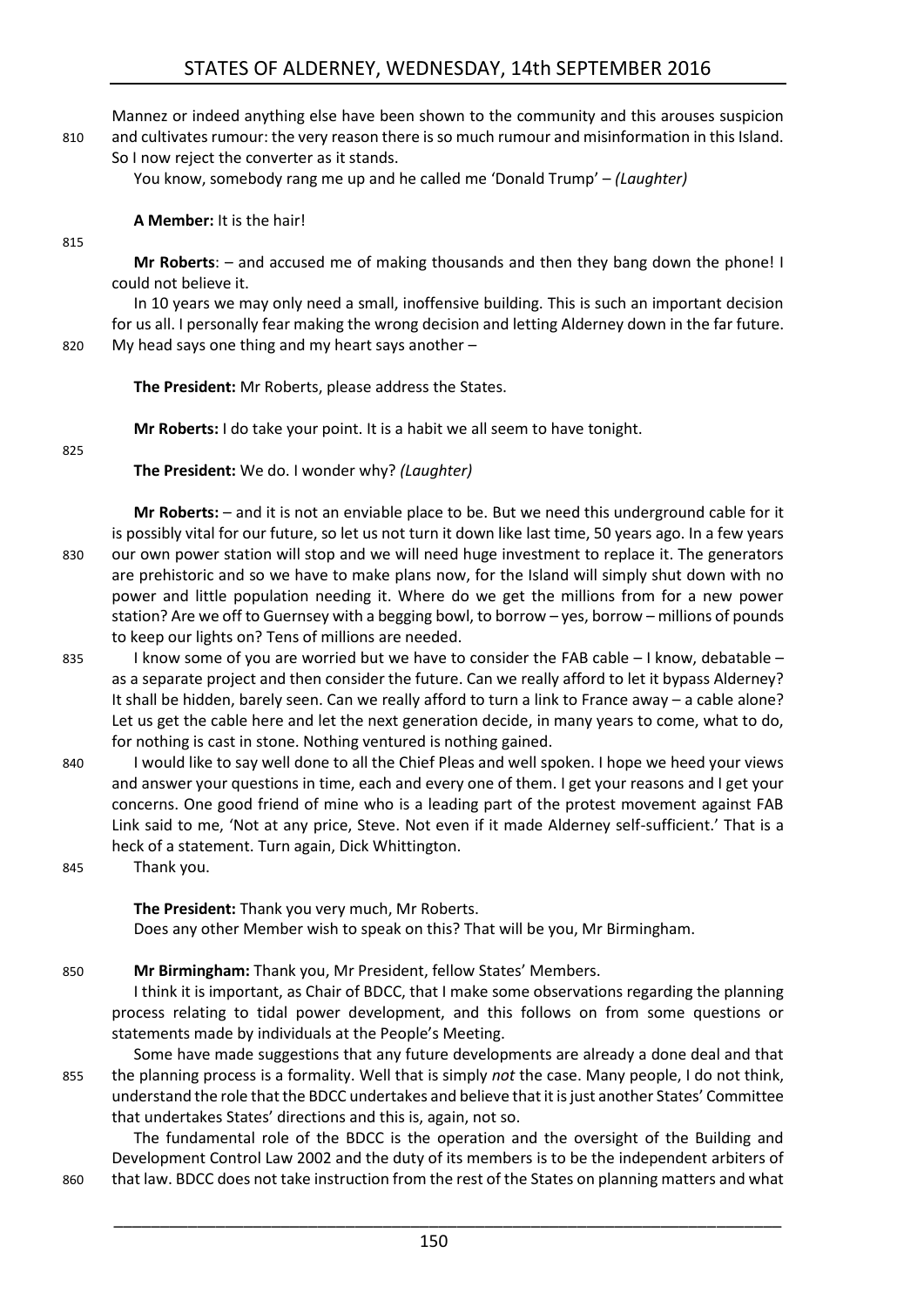it should and should not pass. In fact, not so long ago the BDCC turned down an application for work from the General Services Committee as the view of the Committee was that the proposal breached guidelines in relation to the Land Use Plan recreation zone for the site.

Other suggestions have been made of a grand conspiracy and that plans are already passed. 865 Now, with elections only two months away it is impossible that a future BDCC – of an unknown composition – whose role of independence is clearly set out by the propriety guidance under which all planning bodies operate – which is a part of a States of unknown composition, under the control of a yet-to-be-elected Chairman – has somehow managed to predetermine an outcome. Such accusations are simply not credible. It seems one minute the States is apparently 870 incompetent, but the next we are some nefarious organisation of international conspiracy. Bear in mind this is the States of Alderney you are talking about, not SPECTRE – though rumour has it Mr Ernst Stavro McDowall has been seen sitting in a big chair stroking a white cat, but that is a completely different matter. That is Alderney rumour and we all know how Alderney rumour works.

875 Over the coming months, the BDCC will be embarking on the second phase of the Land Use Plan, assisted by ARUP. As part of that, economic matters will form a major part of that work programme and will have to include any proposed rezoning of Mannez or any future areas of tidal development. Now, it is important to understand that this is an open process of public engagement, where all may take part. It culminates in a planning review, overseen by an 880 independent inspector, who will issue an independent report, and any subsequent changes to the Land Use Plan will then have to be voted on by the full States.

The BDCC are not daft. We know that this is a major, major proposal that is coming forward and that is why we have already undertaken consultation with ARUP about improvements to the planning process, specifically for strategic developments of the kind that we are talking about. 885 That will also, hopefully, be part of the consultation process that takes place as part of the Land

Use Plan part two in 2017.

I have to make two or three things very clear: the consultation process that has recently taken place was FAB's consultation. The States had nothing to do with that consultation. Also, no planning application has yet to be received from FAB.

890 Mention has been made – for example, I think Mr McKinley mentioned it; I think Mr Jean did as well – about the importance of EIAs but, trust me, the BDCC are going to be insisting on the highest grade EIAs plus whatever else ARUP will assist us in getting that we require for these applications.

As has been pointed out  $-1$  think by Mr Roberts – these are fundamentally important 895 developments for the future of the Island but at the same time we have to ensure that a proper process has been undertaken, it has been properly studied and that all legal considerations have been taken into account.

I think that is where I will leave it for the moment, but I am pleased that finally people seem to be taking an interest in tidal power. I am lucky enough to be on the board of AEL, as many of you 900 will know, and last September as part of our consumer forum we specifically made an event to deal with tidal power. At that event, AEL board, ACRE members attended, the CEO attended, members of ARE attended; unfortunately, only 25 members of the public attended.

Every process from now on, particularly the Land Use Plan process, I think, will be having a higher level of engagement from the public, which is something that I welcome, but as I have said 905 that process is going to be fundamental to how we go forward and that open process is something

that I hope more people will take part in this time.

**The President:** Thank you, Mr Birmingham.

910 **Mr Jean:** Sir, may I ask a question?

**The President:** Is this a point of clarification? If it is clarification, please go ahead.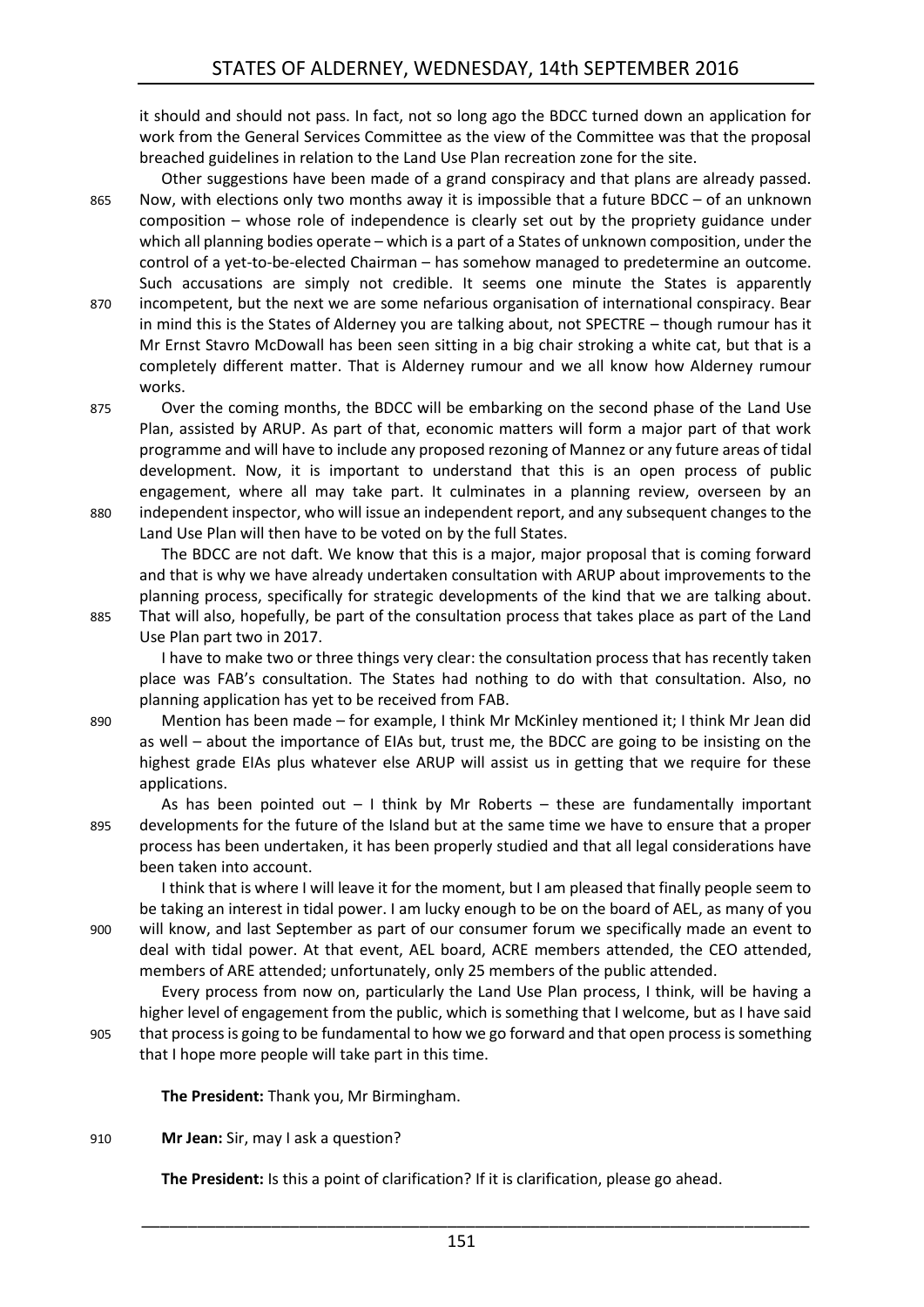**Mr Jean:** It is a question.

Do you believe that FAB should take the cost of the part of Ove Arup relating to the 915 environmental impact assessment?

#### **The President:** Thank you.

You do not need to answer that, Mr Birmingham, thank you very much. It is out of order.

920 **Mr Jean:** It is out of order, fine.

**The President:** Mr Tugby, you wish to speak?

**Mr Tugby:** Yes, sir.

- 925 I have listened to everybody talking here tonight, but I am passionately in favour of FAB Link and tidal power. I am one of the few Members who has been on the States more or less from day one and I was on the Committee that granted permission for the joint venture packages. What it was, sir, the reason we did it was because most of us realised that renewable energy did not have the money on their own and they needed to get involved with some of the big boys to get the
- 930 money because otherwise the millions of pounds that was really needed … it would just not go ahead. We sought advice from a number of quarters. We had ACRE involved and they spent vast sums of money on lawyers and investigations and everything else. At the end of it all, it looked as though that was the best possible option. That is why I have supported it right from the start and I shall continue to support it.
- 935 I have asked lots of people their views. Some are against it, but if you are really passionately against it in Alderney there would have been 1,000 people out there tonight or on Longis Common, not – what? – 100 out there, 200, on a lovely day, or 300, on a lovely day, out Longis. If you *really* did not want it, you would have got off your backside and gone out there, but no, because the majority, I am afraid – even though there is some that do not want it and are 940 passionate about not wanting it – do require Alderney to have cheaper electricity.

**A member of the public:** Put it to the people!

**The President:** Sorry, that is totally out of order. If you insist on making remarks like that, I will 945 have to have you removed.

**A member of the public:** I am sorry, Mr President.

**The President:** Thank you.

950 There is no interaction from the public. Let me make that very clear.

**Mr Tugby:** I am sure the way I am speaking here … If anybody at the back of the audience cannot hear me, well that is a problem with me. If they move forward if they cannot hear.

At the end of the day, sir, we have got to look for the future of Alderney. I can remember back 955 in the 1960s, 1970s and early 1980s, Alderney was alive, full of life: all the work going on; we had three or four building companies from the UK here; the nightlife was incredible; the young ones had the opportunity of doing all sorts of work. Back in the 1950s we had the steel works; we had Alderney Livestock and everything else. Boats used to come in every other day. The trains were operating every night, more or less, unloading or loading boats out of Alderney. That is how I 960 remember Alderney and that is how I would like it to go again in the future. Mr McKinley said about we have got to take on board the second-home owners – right, the second-home owners.

We require a certain amount of money to run this Island. Who is going to pay for it? The other day on the radio, there was a person on from the Gambling Commission and he was asked, 'Would Alderney still be as strong with the Gambling Commission in 5, 10 years' time?' And he would not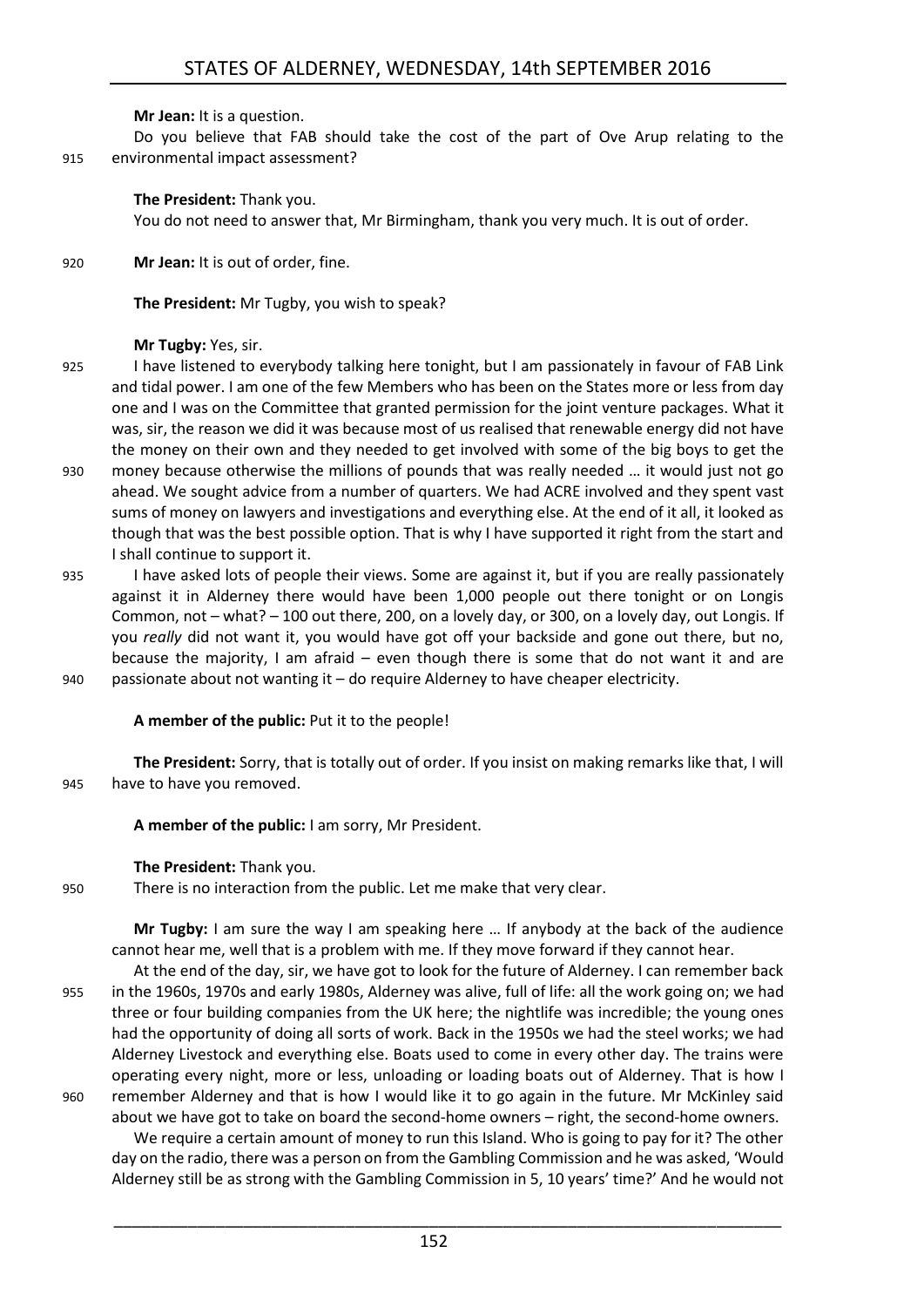965 guarantee it. He did not know, because nobody knows. It could be taken away tomorrow for all we know.

At the moment we have got very complacent over here because we have sat back and given the Gambling Commission money and that is it. Everything has been hunky-dory, but I am afraid if they went what have we got left? Nothing! Nothing whatsoever! So what do we do? Put up the

- 970 taxes; put up the rates not by a small amount. They have got to go up anyway because Guernsey has cut back our income. If we refuse this when we have taken back more control from Guernsey on our finances and then we go cap in hand to them asking for future help, what are they going to say? 'You could not even bother to help yourself. Why should we help you?' It is being said in Guernsey already about that.
- 975 Sir, it goes on and on and on, and we have got to have it. People have complained as long as when I was a little boy about the price of electricity in Alderney and they are still complaining today. By allowing FAB Link to come ahead through Alderney, at least it gives us an option for the future – maybe 10 years down the line. I will be very lucky if I am still around by then but my grandchildren and my children hopefully will be, if they have not decided to abandon ship because
- 980 that is what some of the young ones are doing, because there is very little opportunity in Alderney. This will create employment. Once we have got the FAB Link through, then you can negotiate the rest. I blame, partly, the States for some of the things that have gone on in the past because we have been so slow and we have been swayed by a minority – because the minority is usually the most vocal of the whole lot. On Tourgis was an example: five years we kept the developer
- 985 waiting for planning permission because there were people against it. And what happened? The recession hit and they disappeared because they could not get the money any more. There were a number of other things because people go up in arms with no though or a little knowledge about certain items and the States, in the past, they have panicked and run rather than face the facts, and you have got to face the facts.
- 990 The money that we require is not going to be there if we have not got the Gambling Commission. When we had the Gambling Commission first off – it was said on the radio the other day, 'The goose that laid the golden egg.' Yes, but the problem was we only get a little bit of the golden egg. Guernsey, in their wisdom, they had the infrastructure. They were going to put the infrastructure into Alderney at the start, but then the clever States' Members in Guernsey said,
- 995 'Why should we put it into Alderney? Let's get it down here in Guernsey.' So they did. They showed me the route they were going to put the fibre optic cable to: to The Arsenal, with Guernsey tenants. Guernsey Telecom showed me the route at the time and then it was all withdrawn, so we did not get anything.

Some people are complaining about security. Now, if I was a terrorist, would I want to come 1000 to Alderney, maybe blow myself up? Some people might want me to. *(Laughter)* But, sir, you would have to try … Well you could only come on a boat because you could not rely on Aurigny and expect to come and get here. *(Laughter)* You would not want to really go to all the trouble of coming to Alderney when you are not even going to put the lights out in France or in the UK. You might cause them a bit of inconvenience but that is all. It is much easier to do something in France

1005 or in the UK where you can disappear in the crowd. Here, there would always be somebody watching you. *(Laughter)* No matter what you do, you cannot get away with nothing *(Laughter)*  because there will be somebody who has got their beady eye on you, I can assure you. I have been caught out many times. *(Laughter)* 

But still, that is why, sir, we have got to push ahead. I had a go at Mr Birmingham and the 1010 Planning Officer earlier, because I wanted the last planning inquiry for the Land Use Plan to actually look at the greenbelt at the Mannez Quarry then but they did decide it was not. Well, we are talking with big boys now, sir. We are not talking with Joe Bloggs up the road. People are investing millions. They want action. And now, can you blame them not putting in fine drawings or anything when they do not even know if the land is going to be allowed to be built on because

1015 it is still in the greenbelt? So, I am sorry, but I blame the States for that one, because we have had 12 years to look at all this and we have not.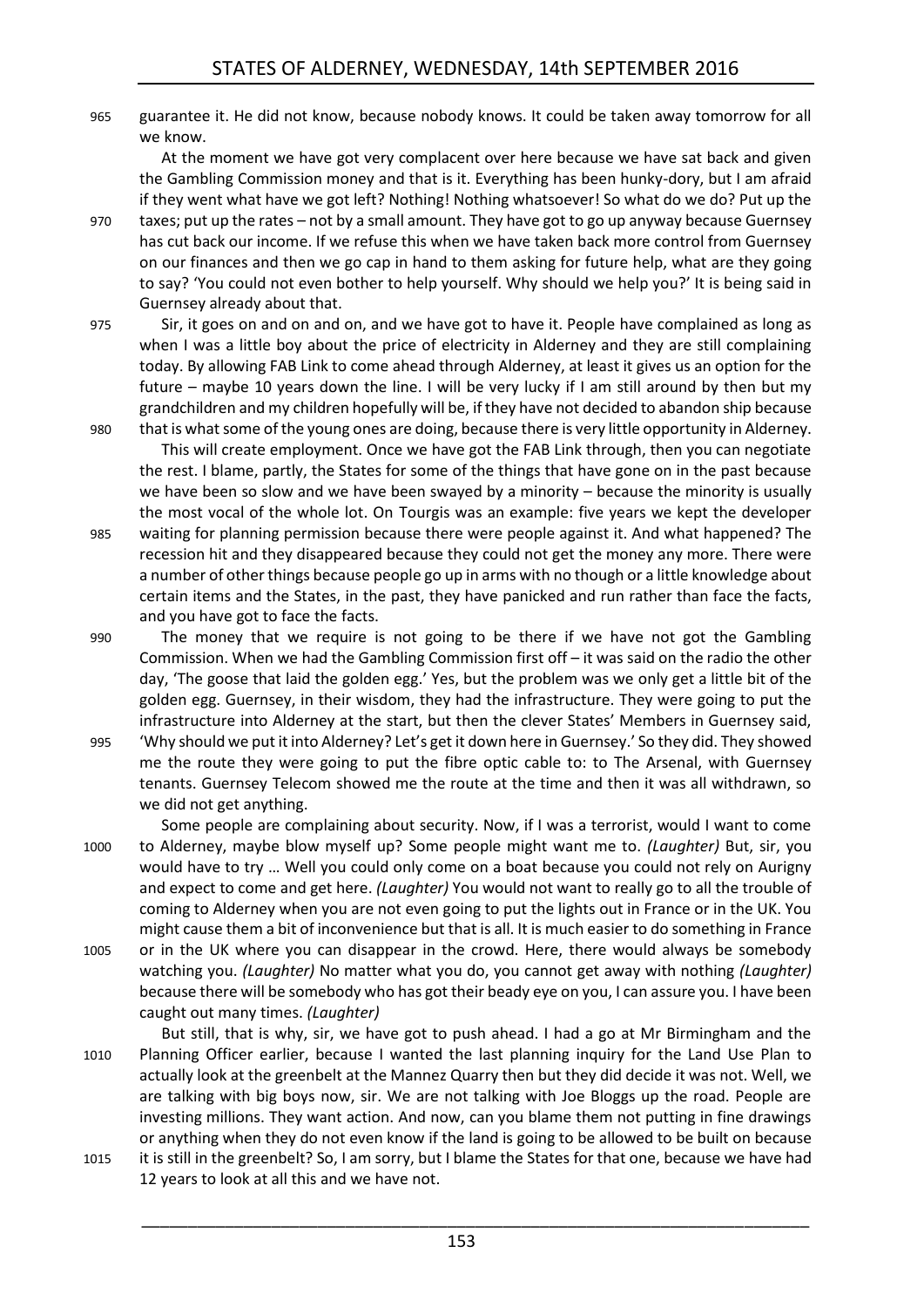So, sir, to the people who are against it, there are going to be so many checks and rechecks and checks again before any of this goes ahead, so do not panic because you are going to have your say many times over, but let us give the outside world a bit of encouragement that we are 1020 willing to take on new business in Alderney. But if we are going to keep them waiting for five, six years … We have kept these waiting for 12 years just to get a part taken out of the greenbelt. If we keep them waiting and that cable goes elsewhere, I am not going to be one of the ones who takes the can from the young ones of tomorrow. That is why I am urging you take the opportunity when it was there because all we are asking for is the cable at the present time. Alright, the 1025 invertor will have to come, I suppose, in years to come if you want to go forward, but at least have the cable that runs through and it is there for the future.

No point in saying, 'Oh, if only!' in another six months, seven months' time. 'If only we had had the courage to do it.' Because that is how I feel and I am still as passionate now about the future of Alderney. I have lived here nigh-on seventy-odd years and I really speak from my heart. I am 1030 not somebody who has been here five minutes and does not want anything to change, because Alderney has changed dramatically over the years. A lot of it is for the worse and partly because the States have been too cowardly to stand up and take us forward and do things off our own back. We have got the opportunity of having a cable put through Alderney, free of charge, and we will get £70,000 – which is nothing.

1035 Sorry! *(Laughter) [Inaudible]*

Sir, we are getting it free of charge and we are being paid £70,000. Well, at the end of it, the opportunity is there for tidal energy which would bring us in millions and that is what I am bothered about. I am not bothered about a cable going under land. I have put cables all over Alderney. I am still doing it to this day.

- 1040 Guernsey, they have just spent millions getting an extra cable put through to Guernsey and Jersey. There are cables going all ashore in the UK and everywhere. Nobody, as far as I know, has been electrocuted or damaged in any way. Guernsey do not close up shop during their tourism because of a few electric cables going under the beach which will not affect anybody whatsoever.
- I think, sir, I have said enough, but that is how I feel. Because sometimes you can go on a bit 1045 too long and you kill what you have actually said. So I think I had best sit down and have a drink. *(Laughter)*

**The President:** Thank you very much, Mr Tugby. Mr Simonet, you have not spoken. Do you wish to speak on this?

#### 1050

**Mr Simonet:** Thank you, Mr President. (**A Member:** Follow that!)

I promise everybody I will be brief – really brief, because there is no doubt about it nearly all the comments tonight have been reasoned and informative. I have taken them all aboard. I have listened intently as one always does. States' Members are told they do not listen. Of course they 1055 listen, it is just sometimes they do not agree with the person who is making or issuing the dialogue. That is how it is.

Before I go on any further, I would just like to commend the officers for producing this excellent Report. It is a lot of work and they have produced it and it has all the relevant information in there on the processes from 2004 to get where we are today.

- 1060 It is always encouraging, I think, to see the electorate exercising its right to be heard: challenging States' Members on details of the issues of the day, and I welcome it. It is a little bit sad, I think, that it takes a major issue to get people involved because issues of our greenbelt are both large and small. For my own part, I have fought on many issues regarding the greenbelt and when I have looked out to the community for some verbal assistance, it has not been there.
- 1065 However, I am confident that the States will ensure that all the questions raised will be heard. All the questions raised: technical, financial and structural issues, will receive a clear and detailed answer. Nothing less than complete transparency will do it, but we have to put a timeline in this. We cannot still be debating this in six months or nine months' time. We need to put the process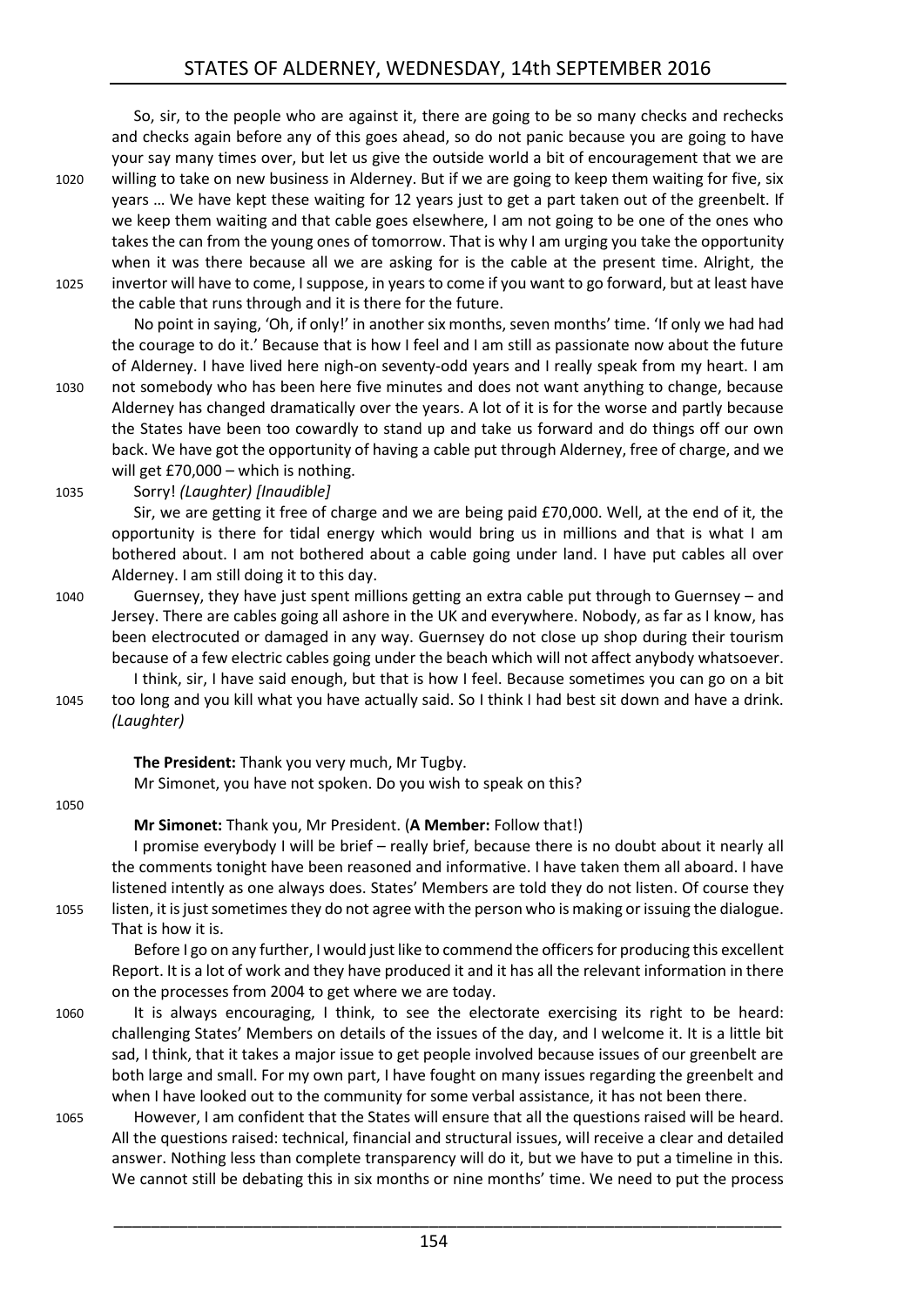in place, put a timeline on it – perhaps one or two months – and then be in the position to make 1070 a decision on a cost-benefit analysis that we can all understand. That is what I would like to see and I am sure that will satisfy everybody on both sides of this particular fence.

That is really the sum of what I have got to say here tonight, Mr President. Thank you very much.

1075 **The President:** Thank you, Mr Simonet. Mr Harvey, do you wish to exercise your right of reply?

# **Mr Harvey:** Thank you, sir.

I do and I will try and be brief; I am very conscious of the hour. But my colleagues have made 1080 some very helpful statements and I think it is only fair to record just a few pictures, if I can, of what was said.

Mrs Paris, first of all, thank you for your comments. We are the fortunate generation. There is no question about that and it is very easy for those who live in nice houses, with incomes – sometimes not from this Island – to comment. Yes, we rejected the power cable from Flamanville 1085 – missed an opportunity.

Mr McKinley, you obviously have gathered a lot of views and opinions over the last couple of weeks. I think that there is still a lot of misinformation around. There are some things there, like a moratorium you asked for. Well, I would echo the views of Mr Birmingham: a moratorium on what? Because we are not asked to decide anything today, tomorrow, next week.

1090 However, I do agree with you – and you recall I emailed you within an hour of your speech on BBC the other day – regarding the possibility of a Cranfield-type Review. I think that would be an excellent thing to do. I think it probably needs to be done fairly quickly, and at the end of the day – and I shall come back to the issue of certainties – it will be projections of what might happen.

Mr McDowall, thank you very much. Yes, of course, it is a concern of a number of us here: how 1095 long do we have? The FAB Link is a major project – as has been referred to by one of those on Chief Pleas – and for that reason alone we have very limited ability to influence its timescale. I am very much aware of the testimony from Capt. Barton at the People's Meeting when he said he went to Ofgem to confront them, because he was not totally convinced at some of the answers and he said to Ofgem, 'If this is not an Alderney project. If this is just France to Britain, does that 1100 make any difference?' And the answer was, 'Absolutely none at all to them.' They just want the power, as others have said. So I think that is the concern, that we might lose FAB. We are not

being bullied by big business, we are looking at the facts of the case, and there is a danger in that. Mr Jean, I would certainly agree with you on the issue of no shares. Neither I nor my family or anybody I know have shares in any … Well, I am aware of people in ARE. So, I come to it with clean

1105 hands so to speak as obviously you do.

You have indeed queried in the past … I have the minutes here; I will not go through them in detail. You have queried the financial arrangements for FAB. We were advised by the Law Officers who are there to give legal advice not commercial advice and we therefore took advice from one of the top 100 lawyers in the world who deals with such matters. So we did take external legal 1110 advice which the Chief Executive handled and we are satisfied with the deal that came through.

Mr Roberts, thank you. Yes, I would agree with you entirely: it is a thankless job, but somebody has to do it.

The second phase may never be agreed: absolutely. We are not even talking about the first phase yet, so people are looking for certainties where there are none at this stage. Fibre optics, 1115 further cable: all of those are things that could be considered in the future, I am sure.

Mr Birmingham, thank you, as ever, for your exposition of the role of BDCC and its independence, which I think is fiercely guarded, and also your unwillingness to look in the crystal ball and say who BDCC might be next year, because we do not know.

Mr Tugby, thank you for your impassioned address. I think you are in a unique position in being 1120 able to look backwards over the origins of this, whilst at the same time being able to look forward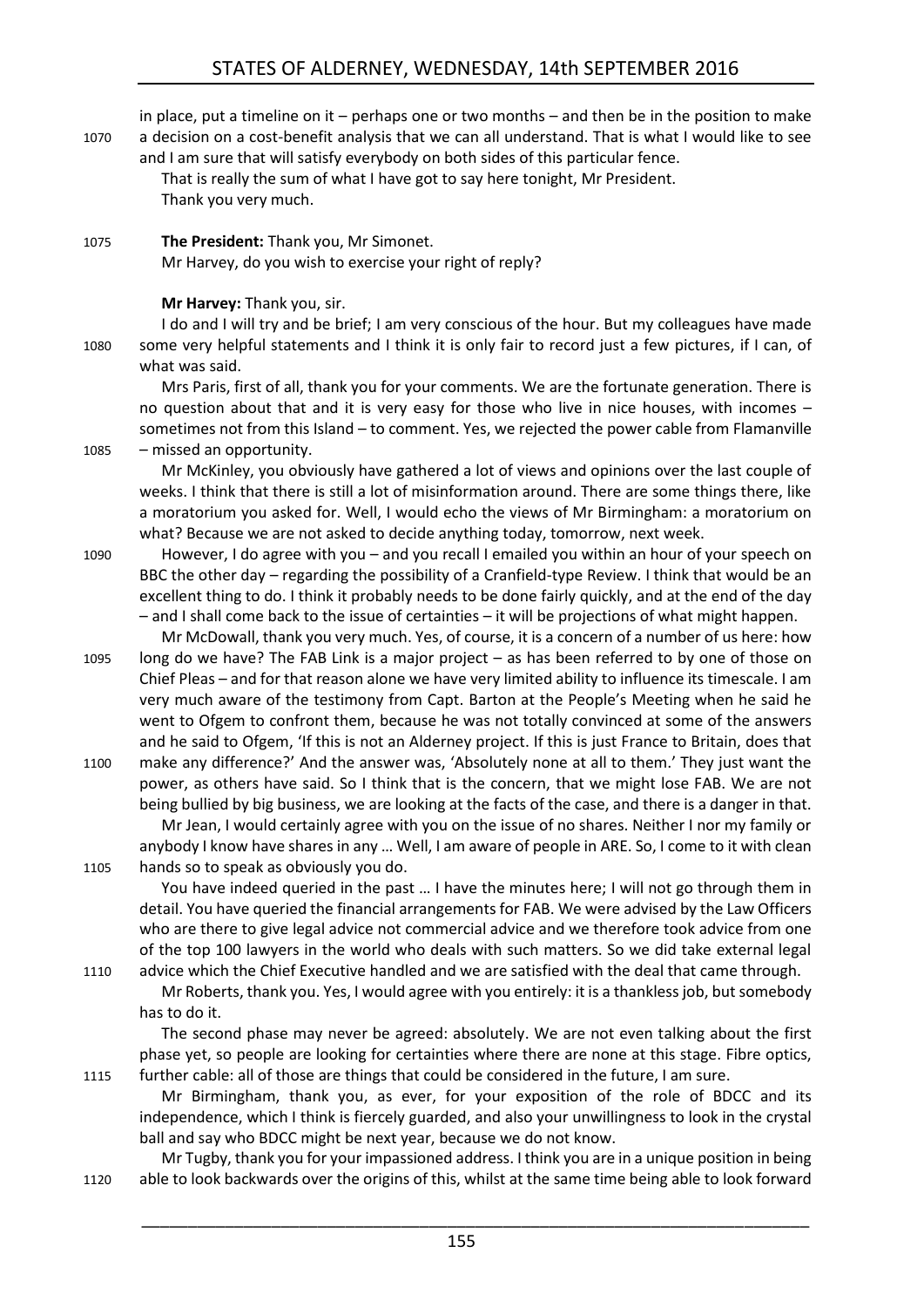and look at possible futures in this Island. I think we should all listen very carefully to what you have to say there.

Mr Simonet, thank you again. I would echo your view that the timeline is an excellent piece of work that the civil servants have done. If nothing else, it illustrates the number of meetings, the

1125 number of discussions, the number of debates – all of which are in the public domain because these minutes are all published – that have taken place on this issue. It is not something that has been dreamed up overnight, but I guess we are all older and wiser people, as somebody has said, since the events of August.

I would just like to finish on two points. Certainty is not guaranteed. People look for certainties 1130 and guarantees; we all look for certainties and guarantees. There are not any. We could walk out of this building tomorrow and something dreadful could happen to us. We do not know all the answers. We are honest enough as States' Members to say, 'No, we do not know all the answers' but if the States do not look forward 5, 10, 15 years and use their best judgment and advice from people as to what are the likely outcomes for this Island over that period, then I would ask you

1135 who is going to do it? But the consequence of that is, you cannot say with certainty 'In 10 years we will have this or that'. We do not even have any certainty on the first planning application. So, please, look for certainties but do not expect them in some of these issues.

The final point I would make, just to pick up on points that a couple of those members of the public and Chief Pleas have made, which is on the subject of reconciliation in this community. 1140 There are two very precious things about Alderney. We have talked at huge length about the environment. It is precious; it is very wonderful. Community is as well and that community deserves to survive and it also deserves to survive without civil war breaking out within families. This used to be – always has been – a friendly, pleasant Island. We all have our views; some of

them are held with passion, but I beseech everybody to step back and just to think quietly and to 1145 respect their friends, their neighbours and their families.

Thank you.

**The President:** Mr Harvey.

Mr McKinley, you wish to make a point of order?

1150

**Mr McKinley:** No longer, Mr President. Thank you very much.

**The President:** Thank you very much.

<span id="page-29-0"></span>That then concludes the debate on FAB Link and the Report which is being put forward.

1155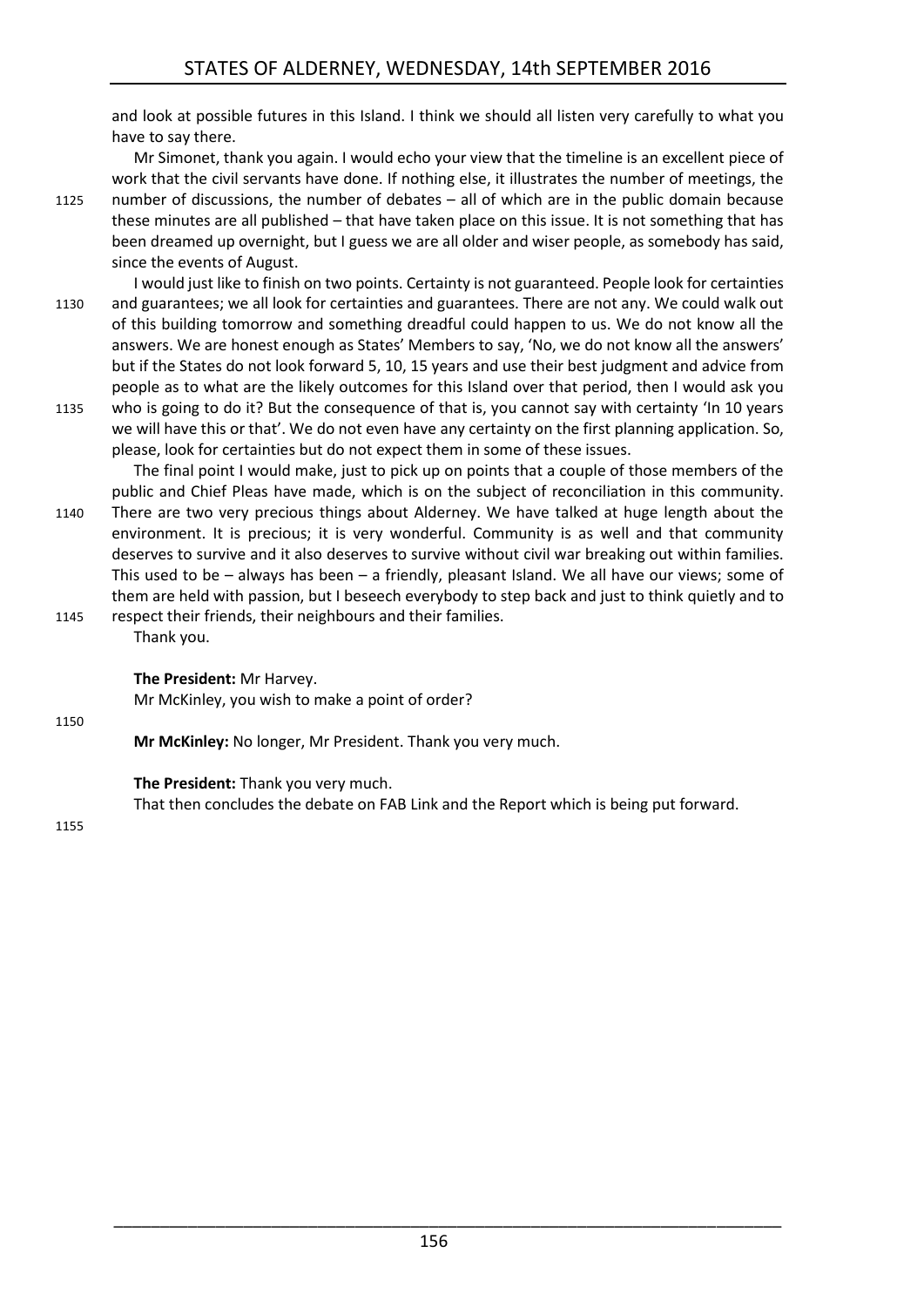### **IV. Questions and Reports – Royal Connaught Residential Home Ltd Financial Statements 2015 – Alderney Commission for Renewable Energy Financial Statements 2015**

### *Item IV.*

*Financial Statements 2015 for: (a) Royal Connaught Residential Home Ltd (b) Alderney Commission for Renewable Energy Received from Mr Robert McDowall, Chairman of the Policy & Finance Committee.*

**The President:** We now move to the next Item on the Billet. Mr Greffier.

# 1160 **The Greffier:** Thank you, sir.

Item IV this evening is Questions and Reports. This evening I have received two Reports from Mr McDowall in his capacity as Chairman of the Policy and Finance Committee; those Reports being the 2015 Financial Statements of the Royal Connaught Residential Home Ltd and the Alderney Commission for Renewable Energy.

#### 1165

**The President:** Thank you very much.

We will just wait until the people leaving have left.

Thank you very much. We will continue. What we will do, because questions are allowed to be asked on these Reports, we will take these one at a time when we get round to it. In the meantime, 1170 Mr Harvey, as Convenor, were there any comments on these two Reports? Can we do them one at a time, please.

#### **Mr Harvey:** Yes, indeed.

There were no comments on the Royal Connaught Residential Home.

#### 1175

**The President:** Thank you very much indeed. Mr McDowall, do you wish to introduce the Report?

#### **Mr McDowall:** Yes, just very briefly.

1180 Mr President, this is the Report of the Royal Connaught Residential Home. This is becoming an increasingly important service to the Island as the demographics change and I would expect there to be more financial pressure on the Royal Connaught Residential Home over the next few years and the States will cannily have to look at how it wishes to and can contribute to that. That is the only comment I would like to make, Mr President.

1185

# **The President:** Thank you, Mr McDowall.

Does any Member have questions for Mr McDowall on the Royal Connaught Residential Home Ltd Financial Statements 2015?

1190 **Mr McKinley:** I just have one question, Mr President.

**The President:** Mr McKinley, please proceed.

**Mr McKinley:** I think it was at the finance meeting – one of the meetings – we discussed that 1195 Connaught was either no longer going to be able to be paying us some money as it had been doing in previous years. Could you perhaps explain that for others?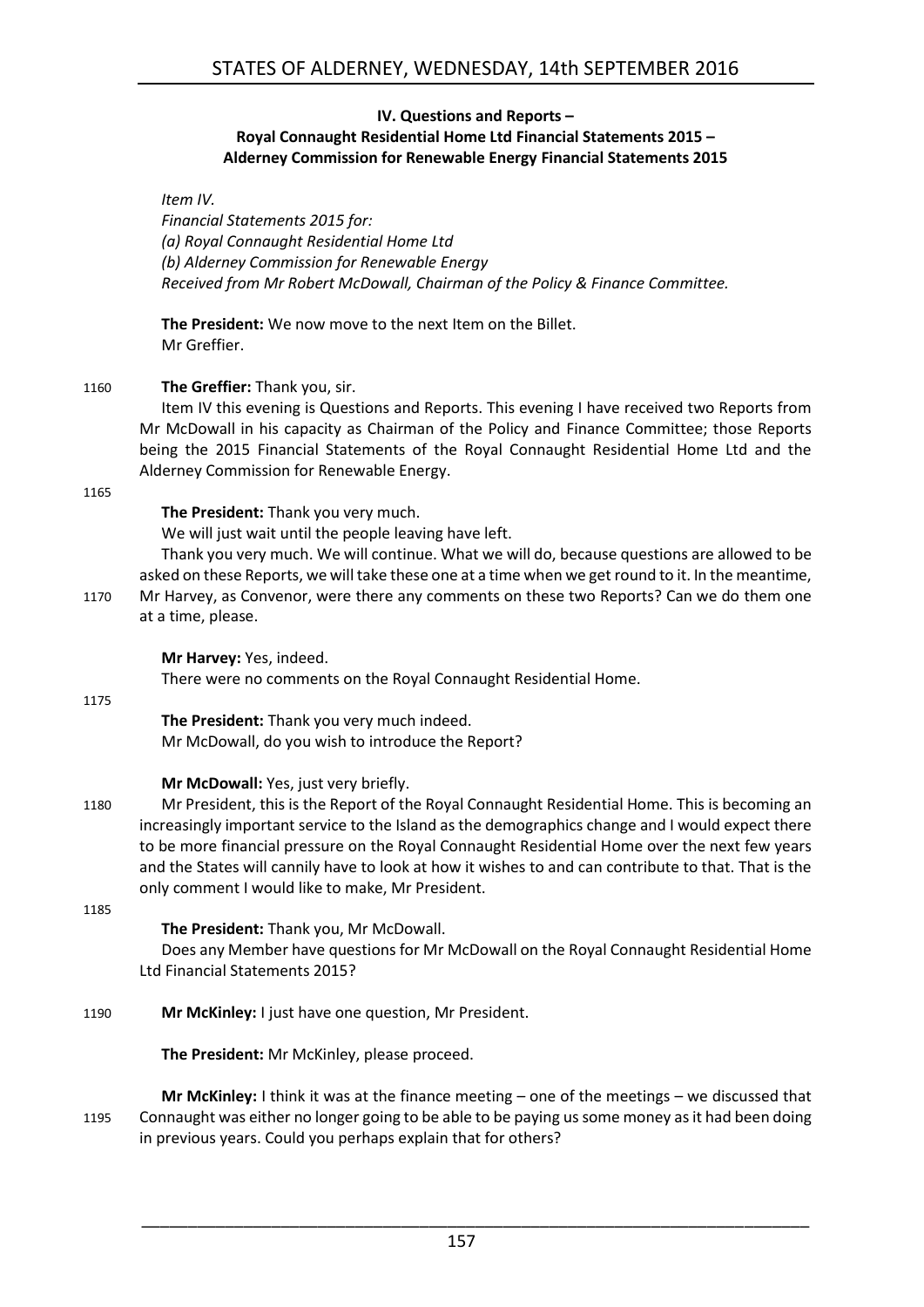**Mr McDowall:** Yes, indeed. In fact, this will come up at the Budget next … But essentially, the States will be contributing about £80,000 additional contribution to the Connaught next year and 1200 this will be reflected in the Budget.

**The President:** Thank you, Mr McDowall.

Does any other Member have any questions on the Royal Connaught Financial Statements? No other questions?

1205 In that case, can we move of if you would be so kind, Mr Harvey. Were there any comments on the ACRE Financial Statements?

**Mr Harvey:** There were indeed, sir. There were a number of questions raised and I am pleased to say I had the answers on those.

- 1210 One contributor noted that substantial payments have not been received and that the auditors were unable to obtain sufficient appropriate evidence to support the carrying value of the trade debtor balance. Capt. Barton, ACRE Commissioner, advised that ACRE has the powers to defer the payments and that payments from ARE for 2015 and that for the first page of 2016 were rolled into a convertible loan; the terms of the loan being favourable to ACRE and also will allow for the 1215 States to convert the value of the loan to shares if ARE needed. It was noted that ARE still
- continues to pay £200,000 per year as these payments still remain. Another contributor asked why the loan was rolled and the lease not terminated? It was noted

that ACRE can defer the payment and that it was an ACRE decision to do so. The States of Alderney have been informed of the equity stake but the States did not give prior consent to this action.

- 1220 It was queried as to whether ACRE felt prejudiced or compromised by this action as it was unusual practice for a regulator, the Commission, to take up this sort of option? It was stated that ACRE would not be conflicted. If the loan was converted, it would be converted into shares, not money, which would be owned by the States.
- It was queried as to whether ACRE continues to support other interested companies in tidal 1225 energy besides ARE? It was advised ACRE has been in negotiation with other companies and specifically Atlantis and are also trying to get another big player on the scene. It was noted that Atlantis had stated they would only consider coming to Alderney if the route to market was via FAB Link.
- It was asked what security had been taken against the loan with ARE and would this option be 1230 also available to other developers? It was the opinion of the contributor that the role of ACRE and ARE had become skewed over the last 18 months. Capt. Barton stated that the situation with regard to the loan note was purely a decision for ACRE. The States had knowledge and they were fully informed.

It was asked who 'they' were? Capt. Barton stated that he was not there, Mark Wordsworth …

- 1235 I think that is meant to say 'Mark Wordsworth, Chairman, was not there and Professor Sharpe, Commissioner'. They were present at the July meeting of the Policy and Finance Committee. Mr McDowall, Chairman of P&F, clarified regarding the minutes of the July meeting of the Policy and Finance Committee.
- It was noted that KPMG were unable to perform alternative audit procedures to obtain 1240 sufficient appropriate evidence to support the carrying value of the trade debtor balance, i.e. they were unable to satisfy themselves. The Convenor confirmed that, to date, the States had not been informed of the value of the shares and therefore the risk is not known to date.

Various concerns were raised as to the remit of ACRE as the regulator to make a loan with an operator who has defaulted on payments. It was also noted that in the finance industry under 1245 GFSC regulations, if a licence holder defaulted, then the licence will be cancelled. The Chief Executive advised that the loan was permissible under the licensing agreement between ACRE and ARE.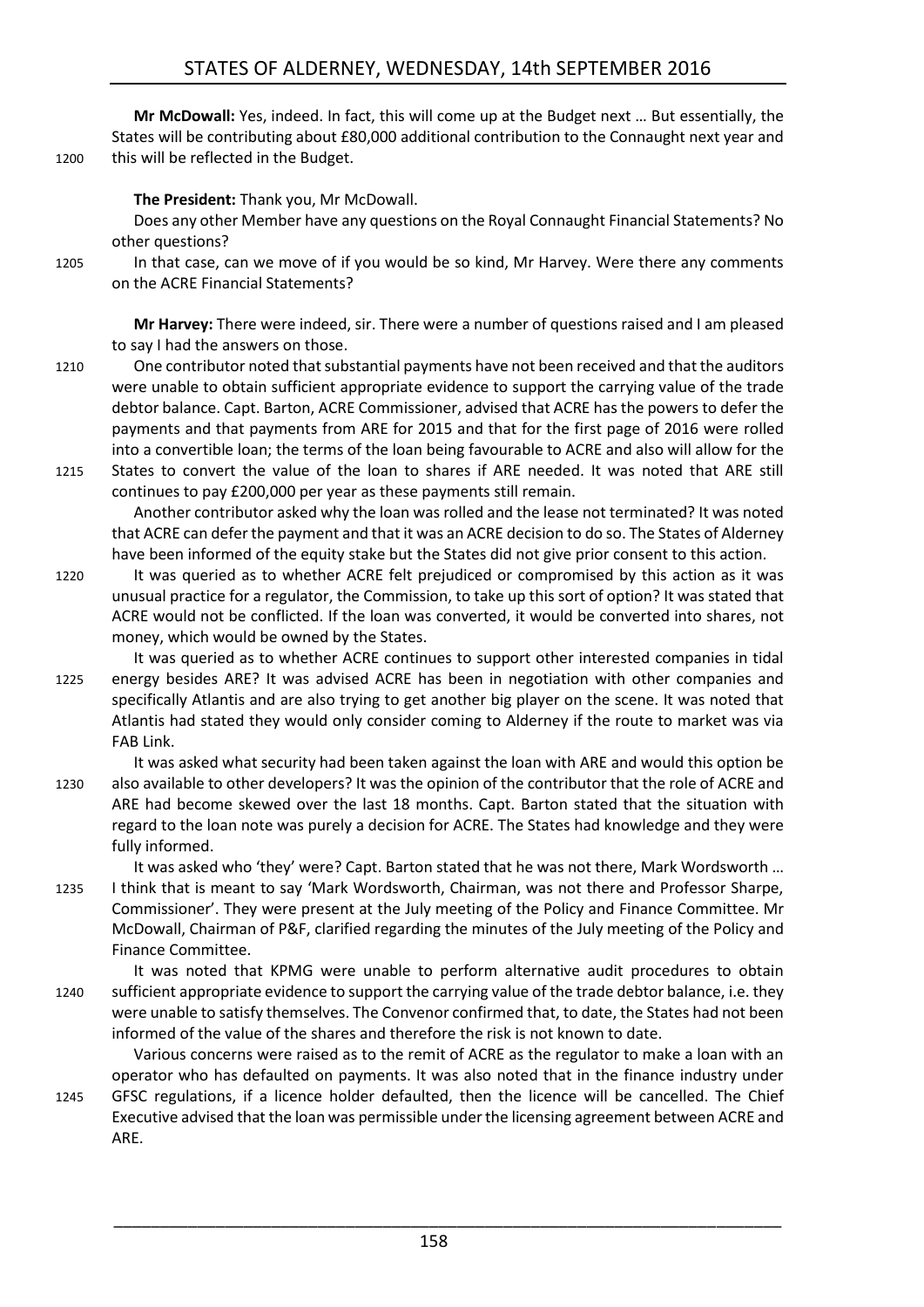# STATES OF ALDERNEY, WEDNESDAY, 14th SEPTEMBER 2016

It was stated that in the opinion of one contributor the answers given were brief and an economy of the truth, a crooked deal. The Convenor warned they must be careful of accusations 1250 and the decision was a judgement call made with the best of intentions by ACRE. It was noted that it was difficult to quantify the value of the loan notes and the value of ARE shares – was this not irresponsible? It was stated that there was no requirement for ACRE to convert the loan note; they would receive the money back with the accrued interest. It was queried as to whether ARE own half of FAB Link? Mr Gaudion confirmed that ARE is 50% 1255 owner of FAB Link Ltd. It was noted that the States will gain £70,000 per year from FAB Link. Do they get any payment from AEL with regard to their cables? The Convenor confirmed that the States does not receive any payments from AEL. It was stated that under EU competition regulations a company cannot be both a power 1260 generator and an operator; it is a conflict of interest. Mr Gaudion acknowledged that this is why ARE would give up its interest in FAB Link as soon as tidal power is generated at some stage in the future. It was further queried that, if the licensee shows signs of financial instability, the regulator can revoke their licence. Why had this not happened in the case of ARE? Should companies not be 1265 required to deposit £½ million prior to any licence being granted for development of the blocks? Capt. Barton stated the Commission did not feel that it was appropriate at this time. There is no indication that the loan will not be repaid. Mr Gaudion advised that ARE have paid £2.3 million to date and £1.1 million to AEL. They are not awash with cash compared to other tidal project developers who can obtain EU subsidies and support. ARE are many years away from any 1270 revenues. **The President:** Thank you, Mr Harvey. Mr McDowall, do you wish to introduce the Report for ACRE Financial Statements? 1275 **Mr McDowall:** Yes, I do. Thank you very much, Mr President. I want to bring clarity to two matters concerning the accounts for 2015. Normally these are produced, along with the other accounts for the Water Board and so on, for the April States' Meeting where the accounts are presented and approved. When these were not forthcoming, I did push our Treasurer as to why hadn't we got them. Apparently, they were having some

- 1280 difficulty in pulling the accounts together. I now know why. We were then presented with the accounts at the July P&F and Mr Wordsworth and Mr Barton thought they had better attend that meeting because, clearly, of the issues in the accounts, which one of the Chief Pleas' presenters has very eloquently explained.
- The issue of rolling up the loan note further is clearly one which will not go forward because 1285 ARE is reluctant that there is an independent valuation carried out. Therefore, certainly the fees for the second half of this year will be paid by the end of this year. Thank you.

#### **The President:** Thank you, Mr McDowall.

1290 Does any Member of the States have any questions for Mr McDowall with regard to ACRE Financial Statements 2015?

Mr McKinley.

**Mr McKinley:** I just have one question which is actually following on from what Mr Harvey's 1295 last comment was. ARE are many years away from receiving any revenue –

**The President:** Is this is a question for Mr McDowall?

**Mr McKinley:** It is a question for McDowall but I am just questioning what Mr Harvey said.